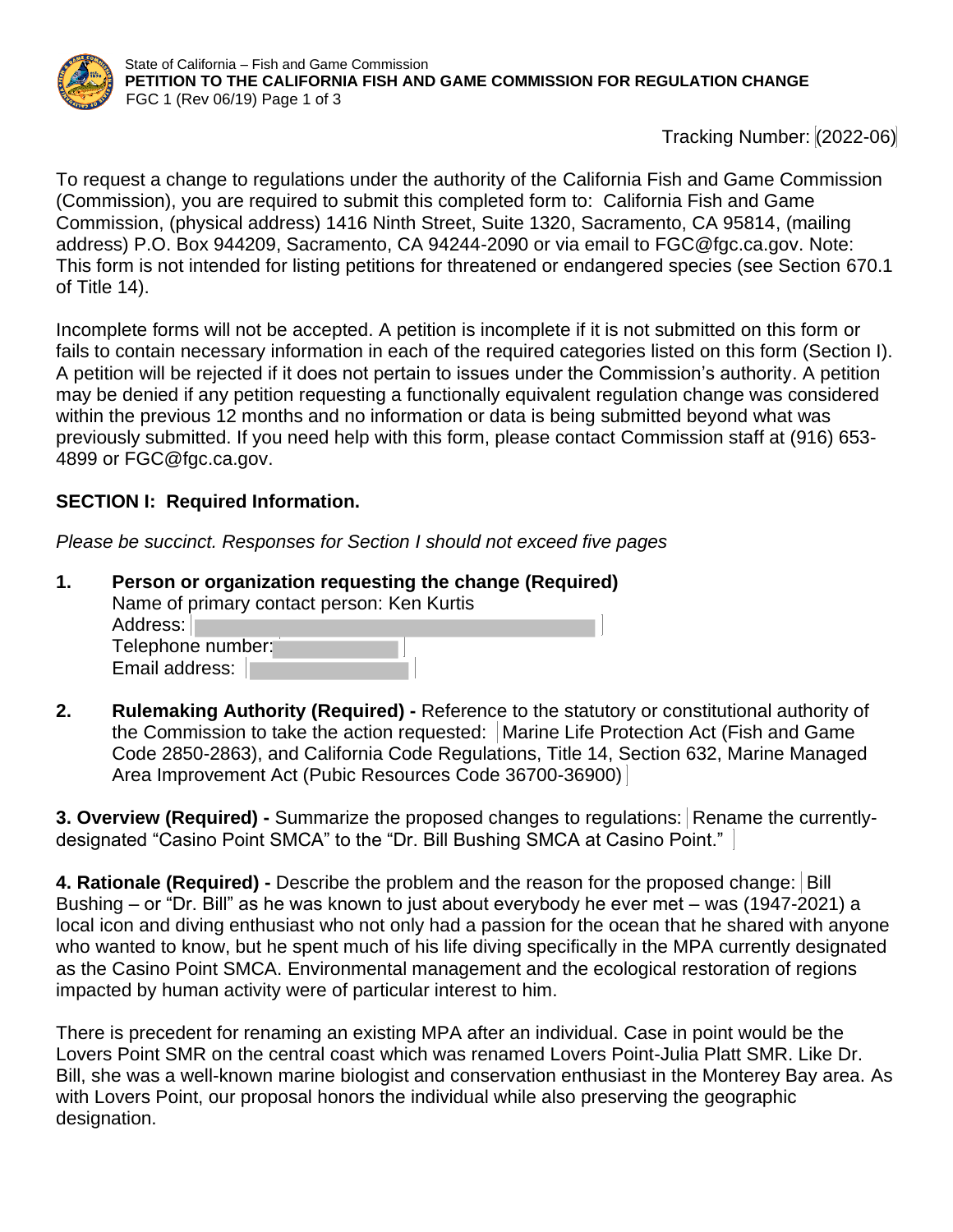

State of California – Fish and Game Commission **PETITION TO THE CALIFORNIA FISH AND GAME COMMISSION FOR REGULATION CHANGE** FGC 1 (Rev 06/19) Page 2 of 3

Dr. Bill was the resident marine biologist on Catalina for more than 55 years. After graduating from Harvard in 1969 (yes that Harvard), Bill became head of the science and math department at the Catalina Island School. A few years later, he started teaching marine biology to Avalon's high school students in both theory (classroom) and practice (he took his students diving in the Casino Point SMCA). Dr. Bill was able to use Catalina's terrestrial and marine habitats as natural laboratories.

After the school closed in 1979, Bill continued his teaching by reaching out to the public through his very popular "Diving Dry with Dr. Bill." This took the form of both a 30-minute public-access television show with over 100 episodes produced, as well as a regular column in the *Catalina Islander* newspaper with over 800 entries. Dr. Bill was an ocean geek in the best possible sense of the word.

Bill could be found almost daily at his beloved Casino Point SMCA (known colloquially in its entirety as the Avalon Underwater Park, which incorporates the land portion under the jurisdiction of the City of Avalon) where he completed thousands of dives. When you'd see his golf cart parked near the entry stairs, you knew Dr. Bill was in the area and most likely underwater. And if you had a question for him or just wanted to say hello, he'd eventually emerge from the water, dripping with salt water and brimming with enthusiasm for whatever fauna he'd just encountered.

One year we found an unusual fish in shallow water right by the entry stairs. It looked out of place. Fortunately, we were able to photograph it and sent it to Dr. Bill. He was able to tell us it was a White-Tailed Damselfish (ID confirmed with Dan Gotshall) and that it was 200 miles further north than it had ever before been spotted. That's just one example of how his expertise helped expand ours as a diving community.

Dr. Bill was always willing to share his knowledge of the ocean with anyone who asked. He took his passion for the ocean and helped nurture that passion in others. A number of those people – including Dr. Bill's longtime friend Jean-Michel Cousteau - have taken time to write a short note about what Dr. Bill meant to them and their enjoyment of diving, and those comments are attached as supporting documentation to this request.

We hope you'll agree with us that Dr. Bill's legacy is deserving of permanent recognition in the form of renaming this MPA the "Dr. Bill Bushing State Marine Conservation Area at Casino Point." .

## **SECTION II: Optional Information**

## **5. Date of Petition: March 4, 2022** .

## **6. Category of Proposed Change**

- ☐ Sport Fishing
- ☐ Commercial Fishing
- ☐ Hunting

**X** Other, please specify: Rename existing MPA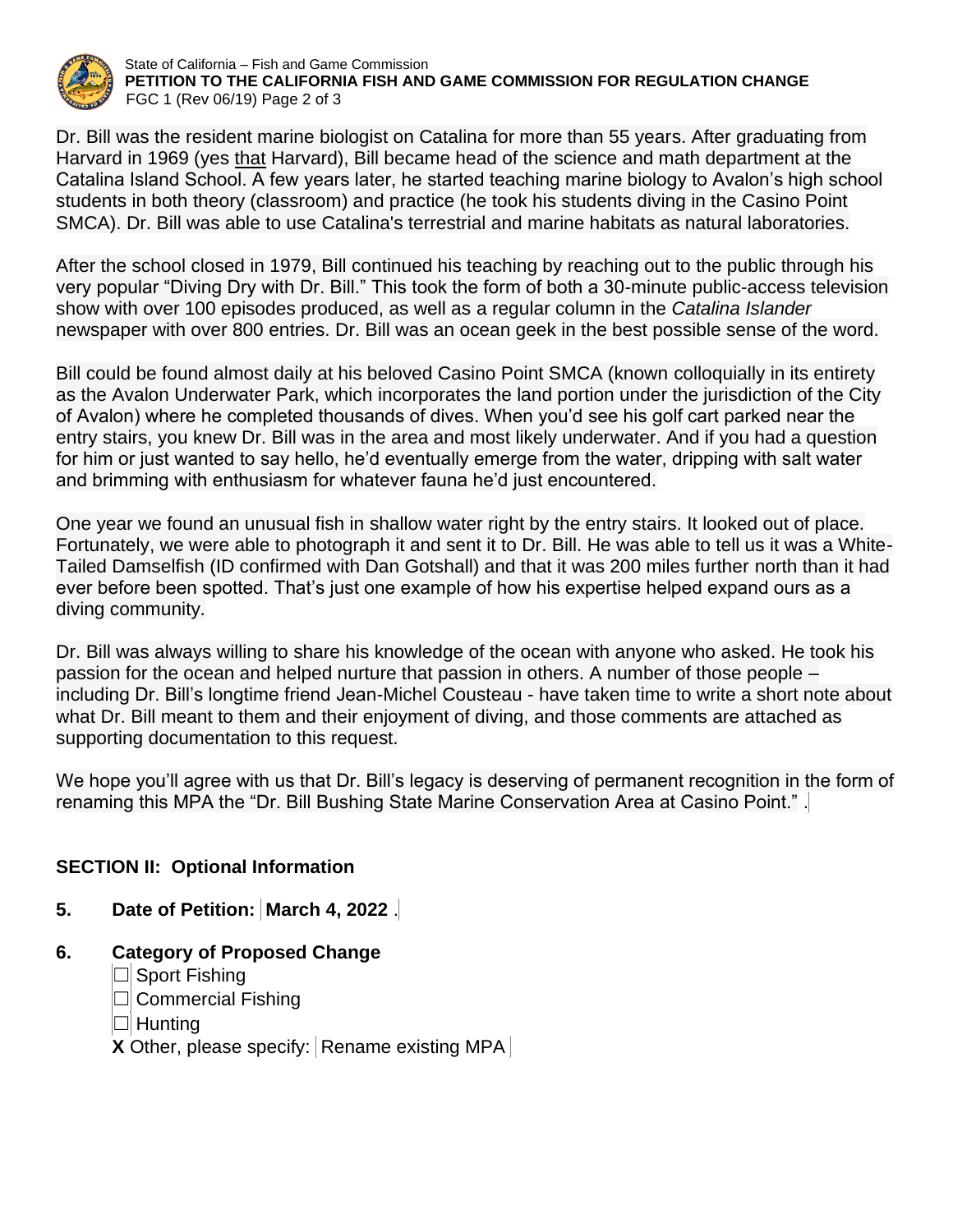

State of California – Fish and Game Commission **PETITION TO THE CALIFORNIA FISH AND GAME COMMISSION FOR REGULATION CHANGE** FGC 1 (Rev 06/19) Page 3 of 3

**7. The proposal is to:** (*To determine section number(s), see current year regulation booklet or <https://govt.westlaw.com/calregs>*)

**X** Amend Title 14 Section(s):  $632(b)(127)$ 

☐ Add New Title 14 Section(s): Click here to enter text.

 $\Box$  Repeal Title 14 Section(s): Click here to enter text.

- **8. If the proposal is related to a previously submitted petition that was rejected, specify the tracking number of the previously submitted petition** Click here to enter text. Or  $|X|$  Not applicable.
- **9. Effective date**: If applicable, identify the desired effective date of the regulation. If the proposed change requires immediate implementation, explain the nature of the emergency: June 12, 2022, if possible – this would have been Dr. Bill's  $75<sup>th</sup>$  birthday
- **10. Supporting documentation:** Identify and attach to the petition any information supporting the proposal including data, reports and other documents: Please see attached PDF – "Dr. Bill Bushing SMCA at Casino Point – Community comments of support" - which contains hundreds of notes of support from the local diving community, as well one from Jean-Michel Cousteau. .
- **11. Economic or Fiscal Impacts:** Identify any known impacts of the proposed regulation change on revenues to the California Department of Fish and Wildlife, individuals, businesses, jobs, other state agencies, local agencies, schools, or housing: None known nor anticipated
- **12. Forms:** If applicable, list any forms to be created, amended or repealed:

None known

## **SECTION 3: FGC Staff Only**

| Date received: $03/04/22$                                                                                                                         |  |
|---------------------------------------------------------------------------------------------------------------------------------------------------|--|
| FGC staff action:<br>$\mathbf X$<br>Accept - complete<br>Reject - incomplete<br>Reject - outside scope of FGC authority<br><b>Tracking Number</b> |  |
| Date petitioner was notified of receipt of petition and pending action:                                                                           |  |
| Meeting date for FGC consideration:                                                                                                               |  |
| FGC action:<br>Denied by FGC<br>Denied - same as petition<br><b>Tracking Number</b><br>Granted for consideration of regulation change             |  |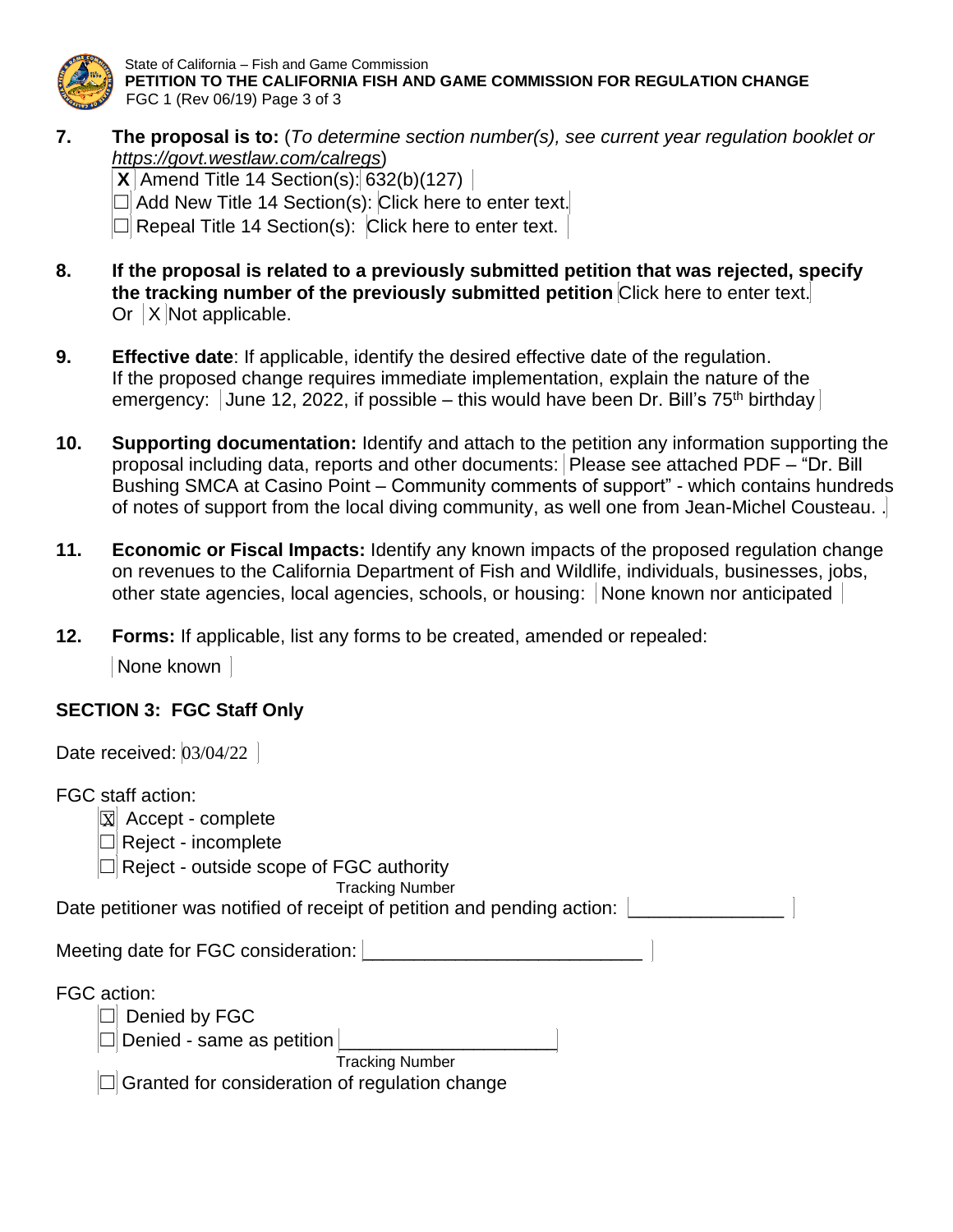# **SUPPORTING DOCUMENTS (COMMUNITY COMMENTS)**

# **RENAME EXISTING MPA DR. BILL BUSHING SMCA AT CASINO POINT**

**SUBMITTED BY: KEN KURTIS MARCH 4, 2022 310/652-4990 kenkurtis@aol.com**

**23 PAGES FOLLOW THIS COVER PAGE:**

**• LETTER FROM JEAN-MICHEL COUSTEAU (1 page) • E-MAILS FROM DIVING COMMUNITY (8 pages) • COMMENTS FROM CHANGE.ORG PETITON (14 pages)**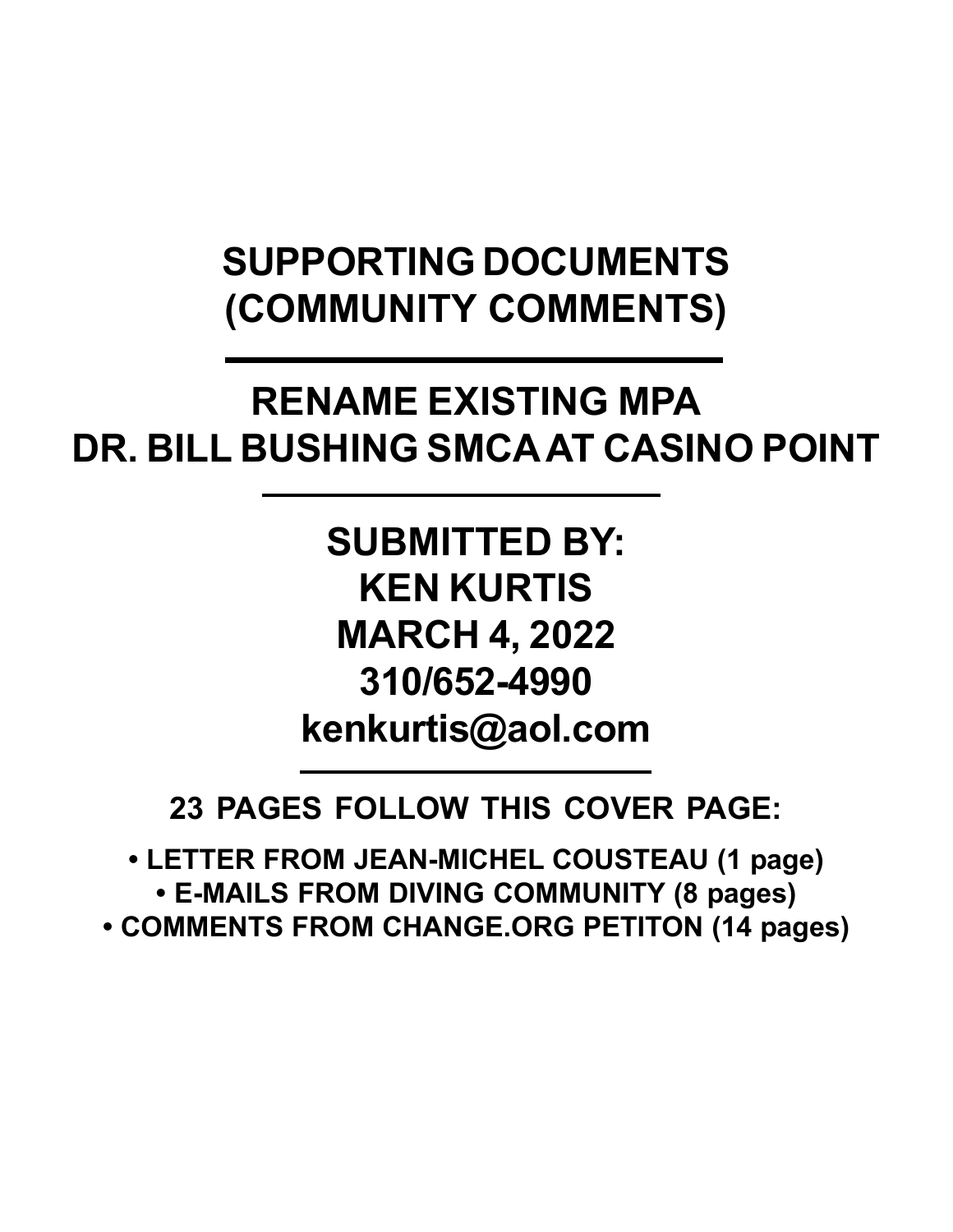

03/03/2022

To the California Fish & Game Commission:

I am writing in support of renaming the existing Casino Point State Marine Conservation Area the "Dr. Bill Bushing SMCA at Casino Point."

 I first met Dr. Bill (as he was known to everyone) over 25 years ago and we stayed in touch regularly. Over that period of time, I came to know Dr. Bill as a fierce advocate, not only for the ocean in general, but for the waters in the vicinity of Avalon and specifically what you call the Casino Point SMCA and what others known as the Avalon Underwater Park.

Bill dove those waters regularly, many times on a daily basis. He came to know the many inhabitants of this MPA as well as he could see environmental changes that occurred as well, such as when Giant Sea Bass started coming back to the area in large numbers as well as when Sargassum would flourish within the park boundaries. But Bill never kept this knowledge and observations to himself. He would regularly share his insights with anyone who asked (and even some who didn't). He put his knowledge and love for the ocean to the best possible use: To educate others as to the intricacies of the marine environment and to show them the things they could do to help make it better.

As humans, we all hope people will remember us when we're gone. As educators, we hope that our memory we will continue to live on through those who we have taught and hopefully inspired. And in the case of Dr. Bill, he did that on a grand scale. There could be no more fitting acknowledgment of his impact on marine education than to rename the MPA the "Dr. Bill SMCA at Casino Point" and that is something I sincerely hope you will do with the utmost urgency.

Thank you.

Sincerely,

Jean-Michel Cousteau

President

 $\mathcal{L}_\mathcal{L} = \{ \mathcal{L}_\mathcal{L} = \{ \mathcal{L}_\mathcal{L} = \{ \mathcal{L}_\mathcal{L} = \{ \mathcal{L}_\mathcal{L} = \{ \mathcal{L}_\mathcal{L} = \{ \mathcal{L}_\mathcal{L} = \{ \mathcal{L}_\mathcal{L} = \{ \mathcal{L}_\mathcal{L} = \{ \mathcal{L}_\mathcal{L} = \{ \mathcal{L}_\mathcal{L} = \{ \mathcal{L}_\mathcal{L} = \{ \mathcal{L}_\mathcal{L} = \{ \mathcal{L}_\mathcal{L} = \{ \mathcal{L}_\mathcal{$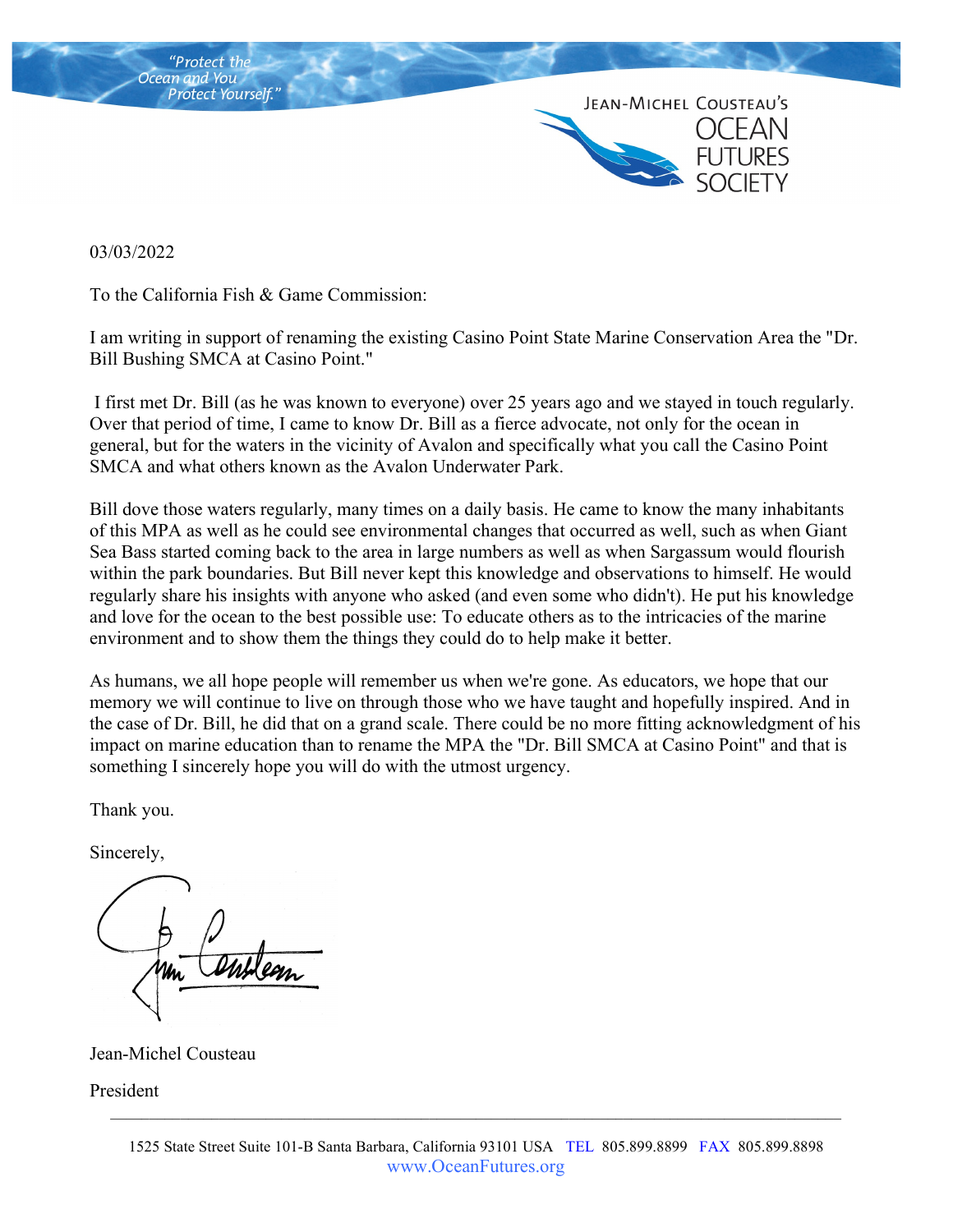### **DIVING COMMUNITY COMMENTS IN SUPPORT OF RENAMING THE EXISITING MPA THE "DR. BILL BUSHING SMCA AT CASINO POINT"**

I support renaming the Casino Point State Marine Conservation Area to the Dr. Bill Bushing State Marine Conservation Area at Casino Point. Bill was a long time scientific diver who worked for the Catalina Conservancy as its Director of Education in the early 2000s. Bill helped teach a variety of community scientists who were part of Catalina Conservancy Divers to identify the species found in the waters off Catalina. He was often found at Casino Point diving and sharing his knowledge with divers visiting Casino Point. This would be a great honor for Bill and I am fully supportive of this effort.

Thomas W. Turney **Director** Wrigley Institute of Environmental Sciences/Catalina Conservation Divers

——————————————————————————————

I am a PADI DiveMaster now living and diving in the Pacific Northwest. My training and over a decade of diving initially was done in So Cal. As a So Cal diver and dive professional, I and so many spoke of the incredible, unofficial mayor of the dive park, Dr. Bill. He was a living legend, an incredible guide, a wealth of knowledge and arguably the biggest ambassador to diving in Avalon at the park. A true SoCal treasure.

I had the pleasure of meeting and speaking with him nearly every time I dove the park. He would be so easily spotted in or out of the water. On land, he helped give sound advice, watch over the area and get people to truly understand the majesty of our treasured Avalon and its underwater world.

The Express trip was worth it just to meet and see Dr. Bill.

Please add my request to the list of many in order to honor his life and the many people he influenced. Thank you.

Bill Bergschneider 206-468-9968 PADI DM ##351184

—————————————————————————————— I write in support of the effort to rename the Casino Point MPA the "Dr. Bill Bushing State Marine Conservation Area at Casino Point," or any other variation that honors Dr. Bill and his contributions.

I was not a relative or close friend of Dr. Bill. I was one of thousands of near-strangers he taught, encouraged, and treated like a friend. I began diving a little over 3 years ago, and quickly became aware of our local celebrity in the dive community. I began following him on ScubaBoard and FaceBook to learn more about the local marine life. He accepted my friend request, wished me a happy birthday, and began answering my questions when I posted pictures I'd taken of fish and critters I couldn't identify. I would see him at the dive park, in his characteristic tattered wetsuit, and though he likely never recognized me, he always greeted me warmly. I would ask if he'd seen any wreckfish--I learned from him that "giant sea bass" was a misnomer. I keep halfexpecting to see him there still.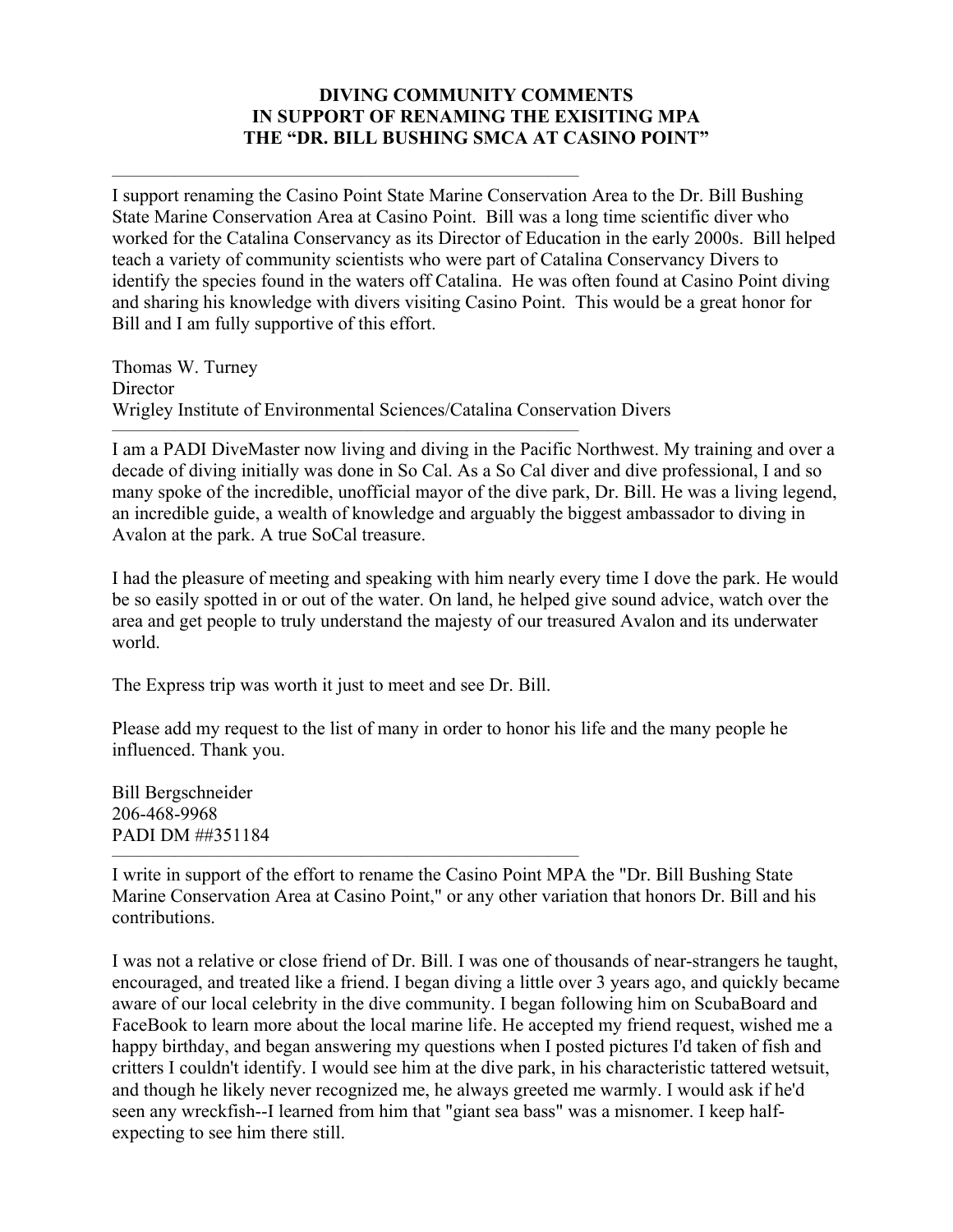I like to think a bit of Dr. Bill lives on in each of us who warn a buddy against touching white feather hydroids or educate snorkelers against camping out on the stairs. But it would be nice to see it formally acknowledged. Thank you for your consideration.

Regards, Amy Meier 1288 N. Raymond Ave. Pasadena, CA 91103 (617) 894-2147

I support renaming the Casino Point State Marine Conservation Area to the Dr. Bill Bushing State Marine Conservation Area at Casino Point. Bill was a long time scientific diver who worked for the Catalina Conservancy as its Director of Education in the early 2000s. Bill helped teach a variety of community scientists who were part of Catalina Conservancy Divers to identify the species found in the waters off Catalina. He was often found at Casino Point diving and sharing his knowledge with divers visiting Casino Point. This would be a great honor for Bill and I am fully supportive of this effort.

——————————————————————————————

——————————————————————————————

——————————————————————————————

Jill A Boivin Event Chair Avalon Harbor Cleanup

I write today in support of renaming the Casino Point State Marine Conservation Area in memory Dr. Bill Bushing with the proposed name of "Dr. Bill Busing State Marine Conservation Area at Casino Point".

Though I did know Dr. Bill well in the personal sense, I had many interactions with Dr. Bill over the years. As an enthusiast in underwater photography Dr. Bill was always available to help identify a fish or unusual creature. His depth of knowledge was invaluable to those of us who love to explore and conserve the ocean. So many times while diving a blue torpedo would streak by and it was Dr. Bill, off to the depths of the dive park in search of giant black sea bass, or to do his best to rid the park of invasive seaweed. He'd strike up a conversation with anyone, and seemed to know everyone. His loss isn't just a gaping hole in the local dive community, but also for the protection and conservation of the ocean we all love and depend on. The renaming of the dive park is a fitting tribute to the person who presence there was nearly indistinguishable from the ocean itself. Thank you.

### Justin Jolly

I have known Dr. Bill Bushing for two decades, as a fellow scuba diver and marine ecology enthusiast. His devotion to preserving marine life and educating everyone he could about the underwater world is legendary among divers, marine biologists and much of the public. His favorite scuba diving spot was Casino Point, which he likely dived thousands of times, and he authored hundreds of informative articles about the marine life he witnessed there over the decades. Accordingly, I believe it is fitting that Casino Point be memorialized and renamed in Dr. Bill's honor for the many contributions he made to increasing public awareness of the importance and beauty of our oceans.

Thank you for your kind consideration in doing so.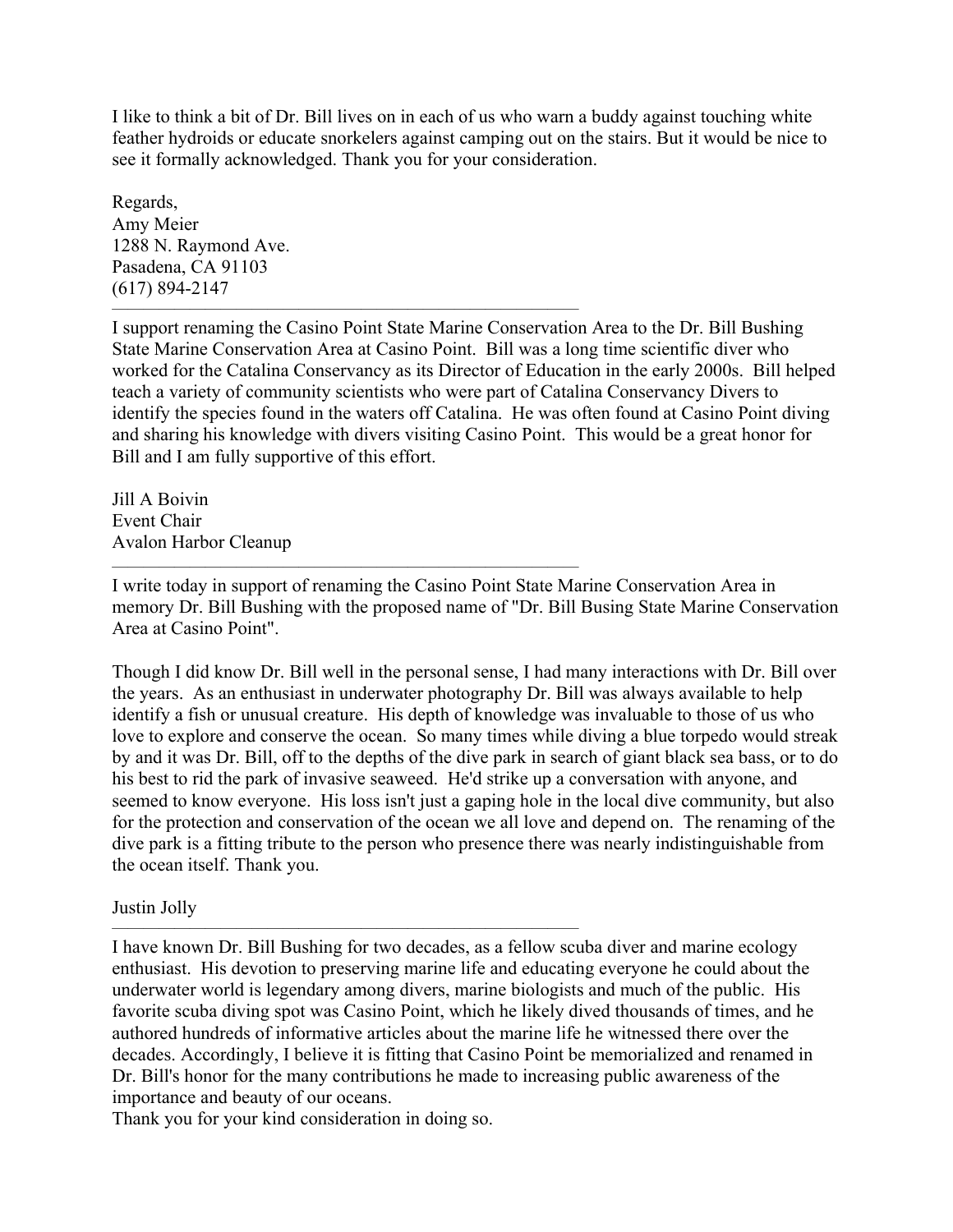Kevin Lee Explorers Club MN '17 Adventurers Club #1163 www.diverkevin.com

——————————————————————————————

 $\overline{\phantom{a}}$  , and the contract of the contract of the contract of the contract of the contract of the contract of the contract of the contract of the contract of the contract of the contract of the contract of the contrac

——————————————————————————————

I fully support renaming the Casino Point MPA (officially known as "Casino Point State Marine Conservation Area") to the "Dr. Bill Bushing State Marine Conservation Area at Casino Point." Dr. Bill's career and life at Catalina embodied everything state marine conservation areas are designed to achieve - safeguarding the long-term health of California's marine life and environment, ensuring future generations are able to enjoy and appreciate California's underwater treasures the way they historically were, and educate future generations on marine conservation, including as a constantly evolving natural resource to study and learn from. Dr. Bill epitomizes marine conservation, underwater education, and a love of the natural underwater beauty of Catalina, and in particular the area around Avalon. He was beloved by many, and in multiple ways served as an ambassador for the undersea world around Avalon through his writings, many online contributions, and travels. This is no name more fitting than the Casino Point MPA than linking it to Dr. Bill, and no better posthumous tribute to Dr. Bill than naming the Casino Point MPA in his honor.

#### Geoff Walsh

I'd like to submit a few words in support of renaming the Casino Point Dive Park in Avalon in honor of Dr. Bill Bushing.

Over several summers doing the Casino Point Dive Trail for the Catalina Conservancy Divers, I noted that Dr. Bill was a fixture at the park in his tattered wetsuit. He was always a good source of information for divers, frequently sharing observations on underwater wildlife in the park. He frequently filmed subjects, for his column there as well. Through those and his participation in an internet dive forum, divers from all over enjoyed meeting him at the park; in that regard, he was an integral part of the Catalina diving experience.

### Mary-Lou Quinn

My name is James McMullin, I am the Owner and Director of operations @Signature Scuba Diving, 11955 Jack Benny DR., Rancho Cucamonga, Ca 91739.

My life was not easy growing up, but one of the greatest accomplishments is my success in Scuba. Part of the success was being able to spend time with Dr. Bill at Catalina's casino point dive park, his knowledge and inspiration has always helped me with my growth. Understanding the importance and knowledge he shared with everyone.

I know this is supposed to be short and I am trying my best, but there is nothing short with Dr. Bill, he is an amazing Person that gave back and shared his passion an knowledge. Dr Bill was and always will be an inspiration to all divers who crossed paths even after his passing. He will be missed and not forgotten.

I am grateful and Blessed to have known him . I respectfully request to have the Avalon Dive Park in honor of Dr. Bills contribution to be changed in representing his love, passion and lifelong commitment.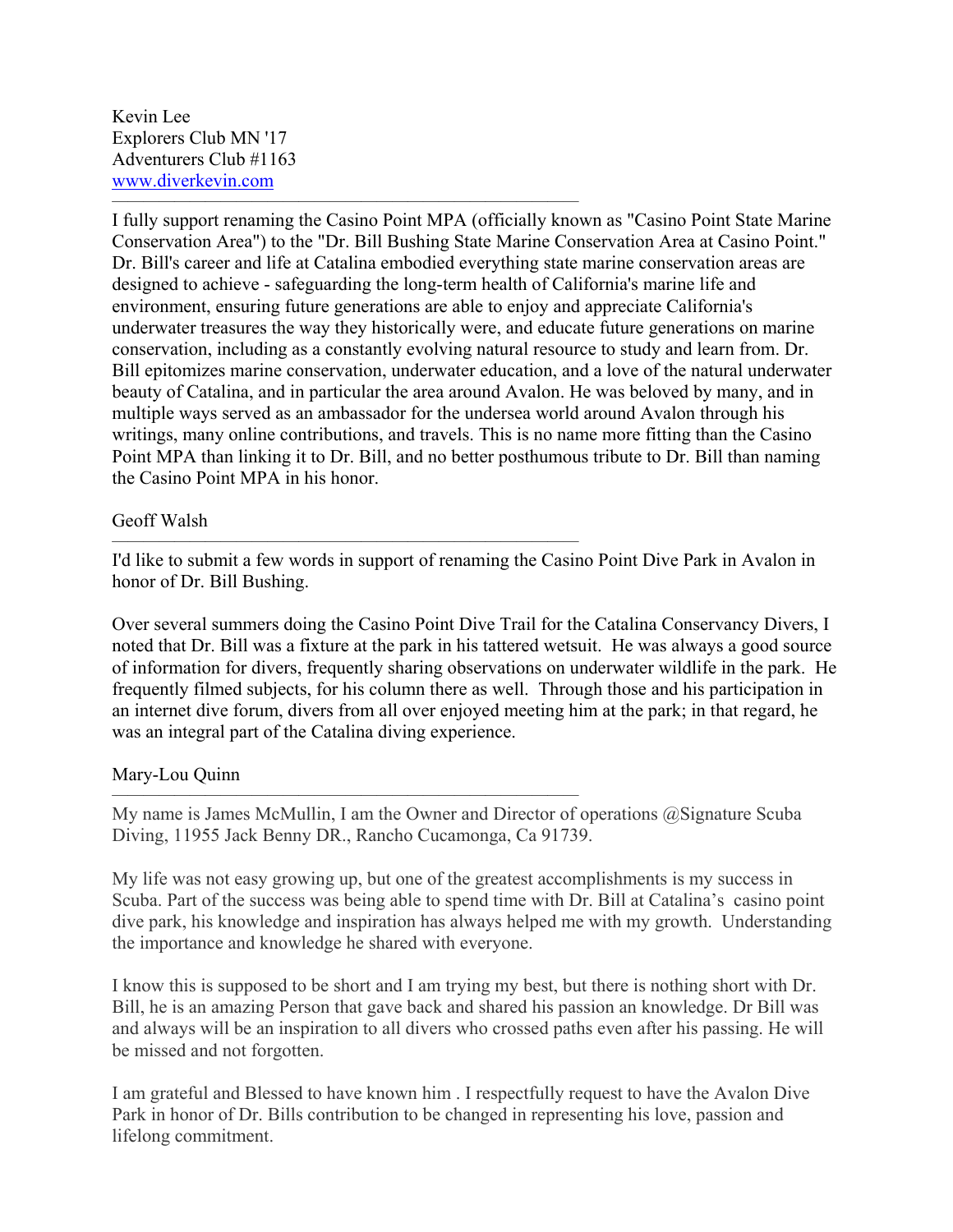James R. McMullin SDI/TDI Instructor Trainer PADI Master Instructor (909) 476-8183 Website: www.signaturescuba.com

——————————————————————————————

I first met Dr. Bill 12 years ago at the Avalon Dive Park. I quickly learned that he was a kind, unassuming, and approachable man. His knowledge of marine flora and fauna around Catalina is unmatched given his life-long devotion to the study and protection Catalina's marine resources. He was quick to answer anyone's questions about the things they saw beneath the surface. As a regular traveler to the dive park, I always looked forward to seeing him there and discussing the latest subjects of my underwater photos. As a dive instructor, I often took students to meet him. He kindly answered every one of their questions no matter how obscure or off-base their questions were. Besides merely answering questions, Dr. Bill produced a public access television show and published a weekly newspaper column which is one of the most comprehensive resources to learn about the life beneath the waves along our coast. Even while battling a terminal illness, he remained actively engaged with the dive community through social media and both in-person and online presentations to dive clubs. He committed his life to the preservation of our precious marine resources through education and activism. If anyone deserves to be honored by renaming the Casino Point SMCA, it is his him.

Sincerely, Michael Francisco Head Instructor Sharky's Scuba & Swim, San Dimas, CA

——————————————————————————————

 $\overline{\phantom{a}}$  , and the contract of the contract of the contract of the contract of the contract of the contract of the contract of the contract of the contract of the contract of the contract of the contract of the contrac

I've been diving for 11 years, my first dive was when I was 12 at Catalina Dive Park. After getting out of the water and feeling a huge sense of accomplishment as this was one of my life goals to become a diver, Dr. Bill congratulated me and made me feel welcomed into the community. I have been diving at the park multiple times a month for the past 11 years. It is one of my favorite places in the world. Dr. Bill has and always will be a huge motivating force for me as I continue to peruse my graduate school in marine biology. He would could always be seen at the park taking to divers, talking about the dive conditions, and anything else divers wanted to talk about. The dive community was greatly changed for the better by Dr. Bill. He has made a great impact on my own life as I am sure he has on others, he will be greatly missed. Nothing would make me happier than to see one of my hero's honored by having his favorite dive location renamed after him. Daniel Benjamin Ortega

Executive Director Marine Genome Project Work: (951) 234-9971

I am writing because I am highly in favor of renaming the Casino Point Dive Park to reflect Dr. Bill Bushing's name. I have taught and dove here in Catalina for 20 years now, and there was not a time when Dr. Bill didn't have a moment for my many students. Dr. Bill also spoke yearly at my Women's Dive Weekend event. He was an absolute wealth of information and always willing to answer questions about the local ecosystem. I think by doing this very simple thing, it will help to keep his vision and passion for the ocean alive for our future divers. It would also bring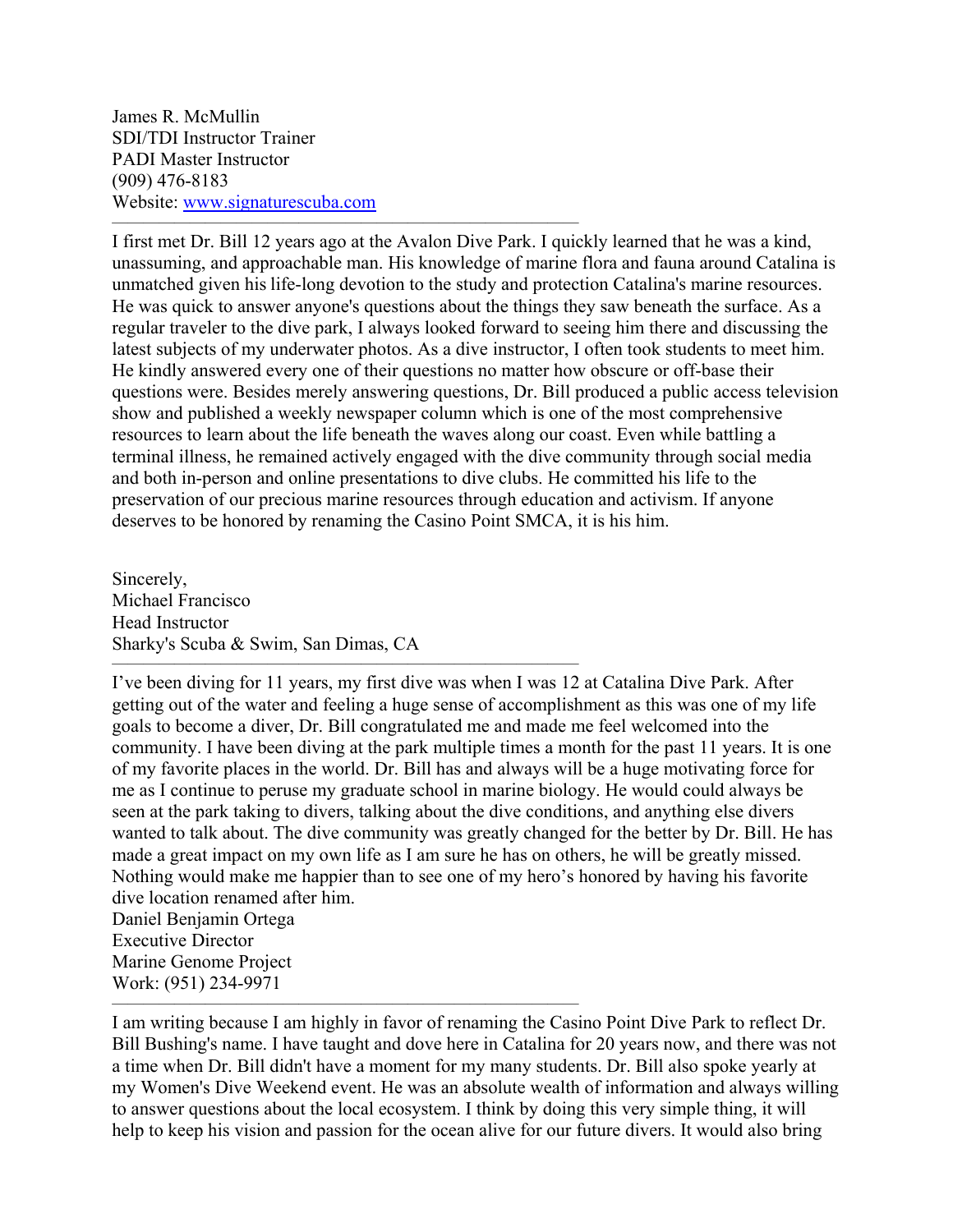closure to the many who called him a friend in the dive community. He was well loved and an icon in Catalina. I, for one, miss him dearly.

Cindy Sieman PADI IDC Staff NAUI and HSA dive instructor Owner/operator of World Wide Scuba, Global Elite Divers and Scuba Women

 $\overline{\phantom{a}}$  , and the contract of the contract of the contract of the contract of the contract of the contract of the contract of the contract of the contract of the contract of the contract of the contract of the contrac

——————————————————————————————

 $\overline{\phantom{a}}$  , and the contract of the contract of the contract of the contract of the contract of the contract of the contract of the contract of the contract of the contract of the contract of the contract of the contrac

 $\overline{\phantom{a}}$  , and the contract of the contract of the contract of the contract of the contract of the contract of the contract of the contract of the contract of the contract of the contract of the contract of the contrac

I am writing to request that the AVALON SMCA be renamed in honor of Dr. Bill Bushing.

Dr. Bill was an inspiration to divers world-wide and is a personal hero of mine, HE did so much for the community.

Michael Zwibel, Scuba Diver

I think it's a necessity to rename the Avalon SCMA in honor of Dr. Bill Bushing. He was an icon! Whenever we thought if the dive park, we thought of Dr. Bill. He was always around imparting knowledge and goodwill to divers there.

When I heard of his death my first thought was " the dive park will never be the same". Renaming it in his honor is a must!

Sheri Bauer

My name is Glenn Kerr and I am the General Manager for Signature Scuba Diving, in Rancho Cucamonga. I've met Dr. Bill many times and he was always there with encouragement and willing to lend a hand to all. I respectfully request to have the Avalon Dive Park in honor of Dr. Bill's contribution to be changed in representing his love, passion and life-long commitment.

Signature Scuba Diving 11955 Jack Benny Dr #102 Rancho Cucamonga CA 91739 909-476-8183

I think it's imperative to rename the Avalon SCMA in honor of Dr. Bill Bushing. He was the embassies of the dive park. Whenever we thought of the dive park, we thought of Dr. Bill. He was always around imparting knowledge and goodwill to divers there. Many, many, many of his "diving dry" articles pictures were shot there.

Upon hearing of his death my first thought was "the dive park will never be the same." Renaming it in his honor insures the warm feel of his presence for divers now and in the future.

Sheri and Bill Kendig Santa Barbara Divers

Although I have been a diver since 1984, I have only been a dive professional for 10 years now. During that time I was fortunate enough to meet Dr. Bill Bushing. From the first time I was introduced to him he was a wealth of knowledge, not only of "all things dive park", but also about the history of Avalon. He always had time to meet new divers, but also answer any of our questions.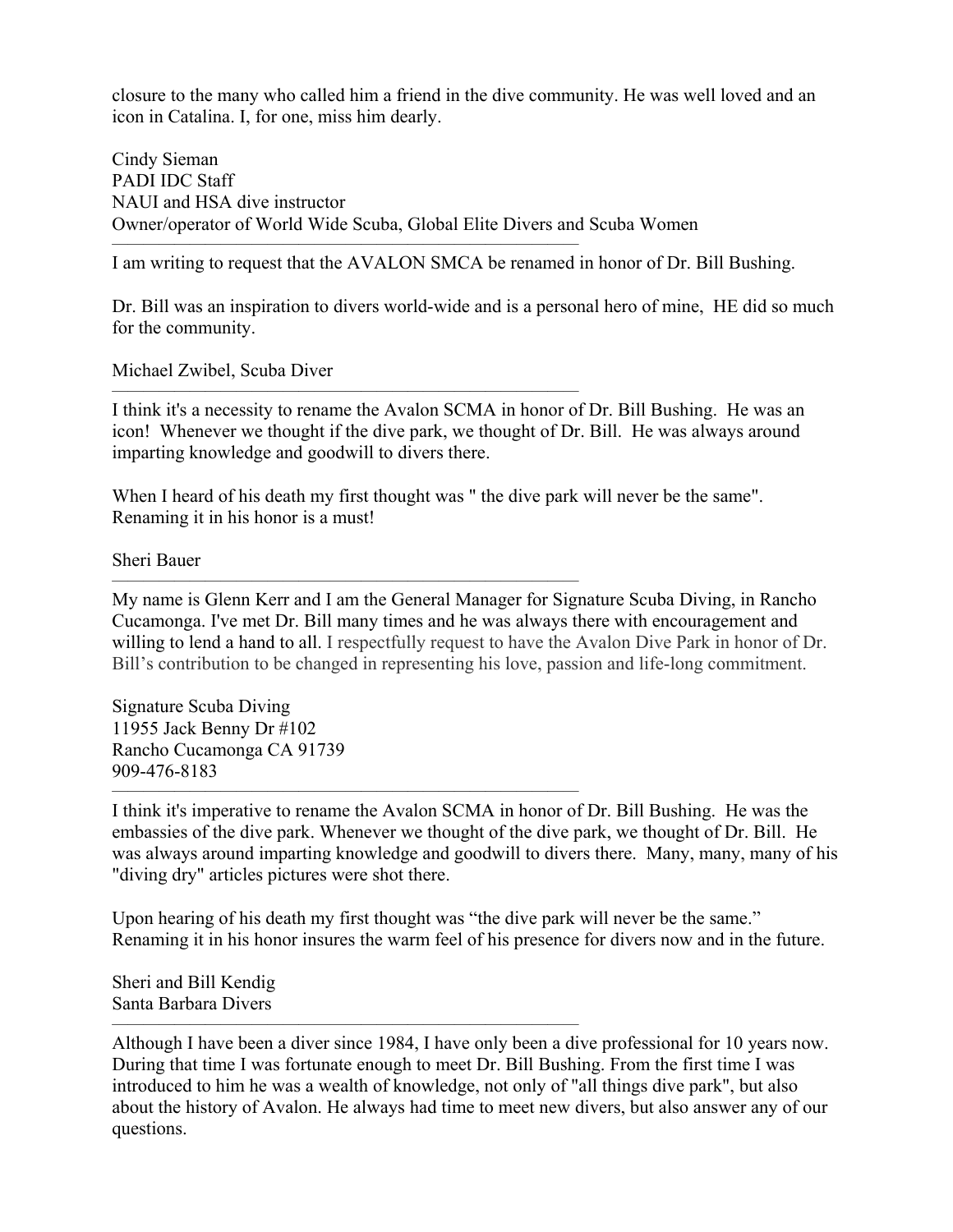I was also fortunate to call him a friend! We would often make time to get together for lunch, dinner or sit and chat. On many occasions he was my escape from the crazy work world. He would brief us on the last changes underwater in the park (i.e. Kelp, Sargasm and fish life). Even during the recent time when he couldn't dive, he would share info from the other divers that he spoke with in the park.

To say Dr. Bill will be missed would be an understatement! Renaming the park would keep his memory alive and prompt ongoing conversations about diving and what the park has to offer.

Sincerely,

Craig Yeaton Instructor/Owner Sharky's Scuba & Swim 490 W Arrow Hwy, Suite F San Dimas CA 91773 (909) 596-2505

My name is Ben Jarvis and I have been actively diving for over 35 years, including many dives at Casino Point in Avalon. Each time I dove Avalon, Dr. Bill Bushing was there to greet me, ask me about my dives, and provide pointers to the newer divers who did not yet know their way around the underwater park. Bill was a true ambassador for both Catalina Island and the waters that surround it. I support renaming the Avalon SMCA in his honor.

 $\overline{\phantom{a}}$  , and the contract of the contract of the contract of the contract of the contract of the contract of the contract of the contract of the contract of the contract of the contract of the contract of the contrac

 $\overline{\phantom{a}}$  , and the contract of the contract of the contract of the contract of the contract of the contract of the contract of the contract of the contract of the contract of the contract of the contract of the contrac

Sincerely,

Ben Jarvis Newhall, CA kelpfish@aol.com

My name is Lisa M. Anaya-Munoz, an AAUS Scientific Diver, volunteer at the USC Catalina Hyperbaric Chamber and Social Media Contributor for Signature Scuba Diving located at 11955 Jack Benny Drive - Rancho Cucamonga, Ca 91739.

I still remember when I became friends with Dr. Bill. It was after the clean up on February 6th 2014 when a small group of divers including myself volunteered to remove wreckage from the sailboat that sank on December 30th 2014. We remained in contact after that. I even had the pleasure to come and help out clean Doug Aitken's Underwater Pavilions in 2016. It was easy to keep in touch. We will see each other at the Scuba Show, Reef Check Galas and of course at Santa Catalina Island. He is deeply missed.

I respectfully request for this State Marine Conservation gem to be renamed, Dr. Bill Bushing State Marine Conservation Area at Casino Point in honor of Dr. Bill's contribution as a whole.

Lisa M. Anaya-Munoz AAUS Scientific Diver PADI Rescue Diver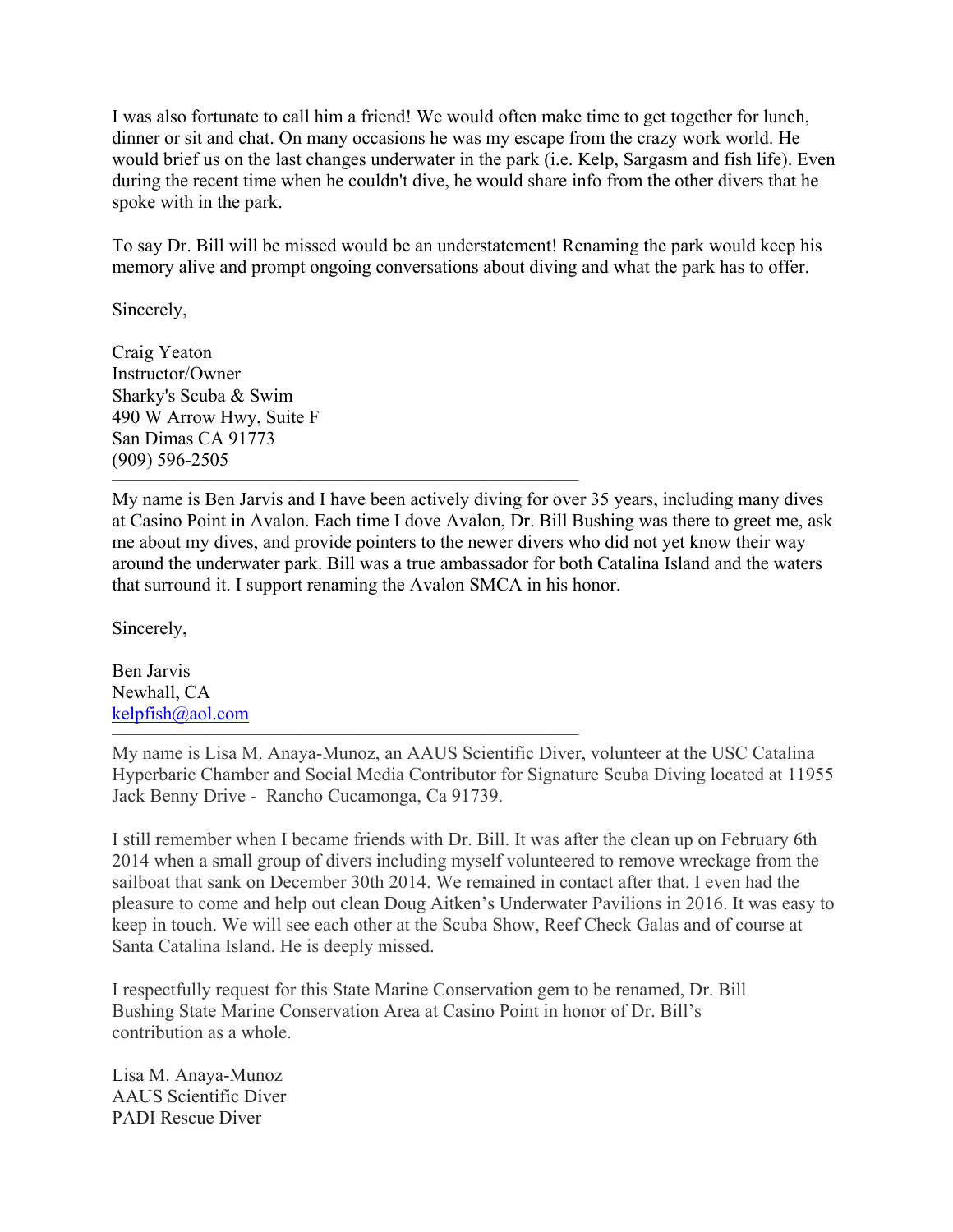—————————————————————————————— I am a resident of Orange County and a California scuba diver. I have been scuba certified since 1993 and have been to the Avalon – Casino Point State Marine Conservation Area (i.e. the "Avalon Dive Park") many times.

I am writing this letter in support of re-naming the Dive Park in honor of Dr. Bill Bushing. Specifically to support the re-designation of the Dive Park as the **Dr. Bill Bushing State Marine Conservation Area at Casino Point.** 

While I only met Dr. Bill Bushing a few times in person, I corresponded with him on a regular basis over the last few years. I was constantly impressed with his knowledge of the underwater world, his enthusiasm for the marine environment and his dedication to sharing the underwater experience with others. He was able to broaden my knowledge of the marine world and Catalina Island waters in particular. He was a regular (to say the least) at the dive park and worked to provide exposure of the resources of the Park to many others.

I can think of no better way to honor his efforts than to undertake this effort and I urge action accordingly.

Please feel free to contact me if you have questions. Thank you for your consideration.

Robert E. Anslow Telephone – 714-478-0951  $reanslow59@gmail.com$ 

I am writing in regards to renaming the Casino Point (Catalina Island) State Marine Conservation Area in honor of Doctor Bill Bushing. Dr Bill as he was affectionately known to thousands of divers via his social media presence, as well as to hundreds who knew him personally, was a Catalina island resident for almost 50 years. Most of us knew him as an avid scuba diver and marine scientist. Dr Bill was also a tremendous person, always willing to share a story, or help educate us about our local underwater world. He shared his knowledge willingly to any who would listen, and with a purpose so we could all understand and enjoy our waters more fully. His time as a teacher, his online contributions, articles and in person discussions were always enlightening. And his opinions came from vast experience from his thousands of dives in our local waters, not just academics. He was also very outspoken about the need for conservation of this environment.

In addition to his knowledge, Bill was also a very nice person. More often than not if you dove in the Casino Point Dive Park you would at some point see him. A quick hello usually became a longer conversation. And his love of Catalina and the Dive Park was evident in these talks. His impact to the Southern California dive community is hard to quantify, but I can honestly say I doubt it would be as robust as it is without his influence.

There would be no better tribute to such an Icon of the island and to our community than to name this MPA after Dr. Bill Bushing.

 $\overline{\phantom{a}}$  , and the contract of the contract of the contract of the contract of the contract of the contract of the contract of the contract of the contract of the contract of the contract of the contract of the contrac

Mike Laban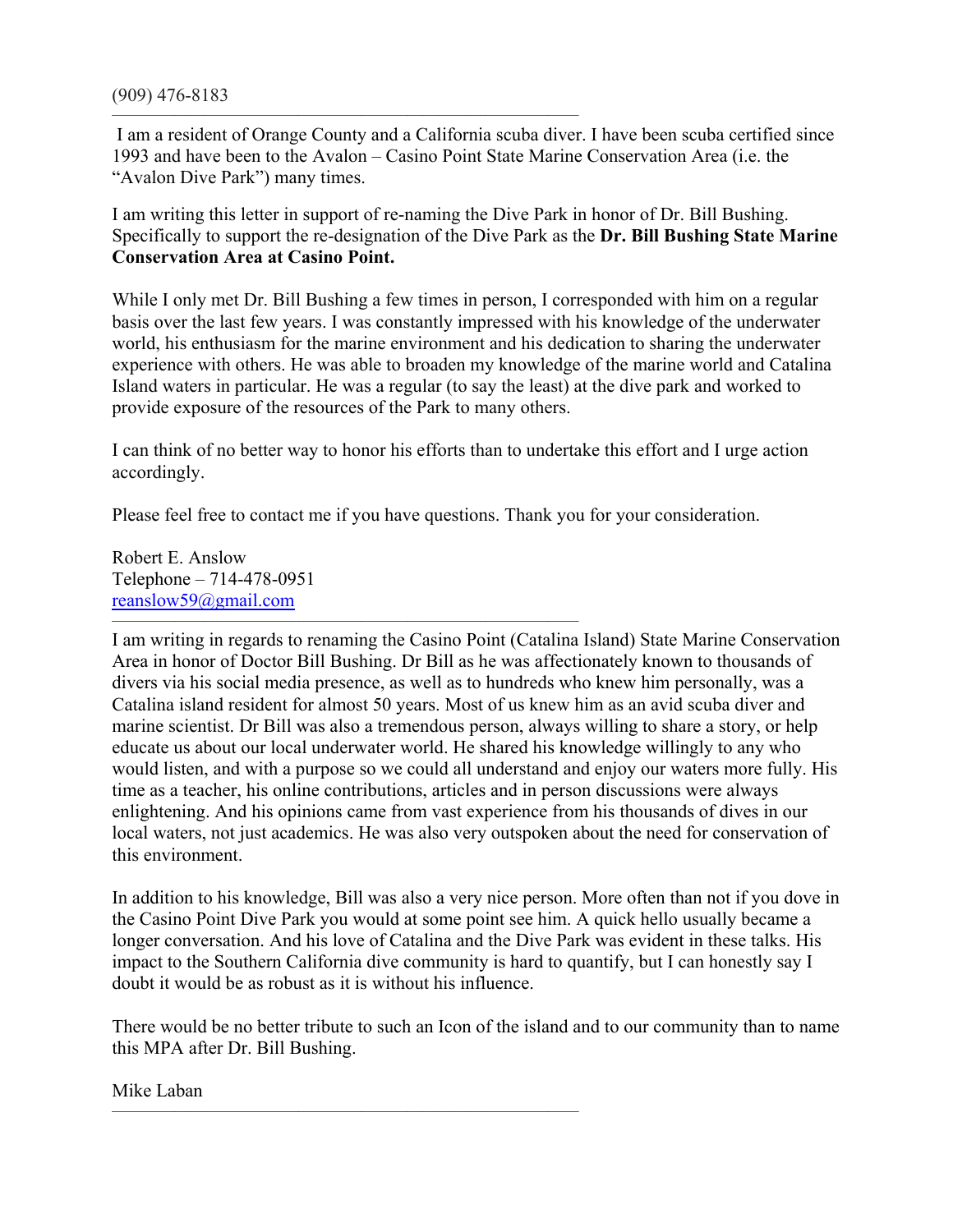I fully support the renaming of the dive park to Dr. Bill Bushing State Marine Conservation Area as Dr. Bill was a diving icon synonymous with the casino point diving ecosystem. He proudly championed and represented the local diving community and was literally a fixture at the park, always smiling willing to talk and answer questions about the local kelp forests and its inhabitants. He was and always will be a part of my Catalina Island diving experience. Armed, always, with his video camera, a well worn wetsuit and a big smile, Bill captured the very essence and spirit of the sport, the dive park and the diving community at large. He was very simply an ambassador to the dive park. Bill always "passed it forward". Let's help him, now, to keep passing it forward, by renaming the water portion of the dive park after Dr. Bill, a real hero and forever legend.

Sincerely, Matt Brandt 323-821-2425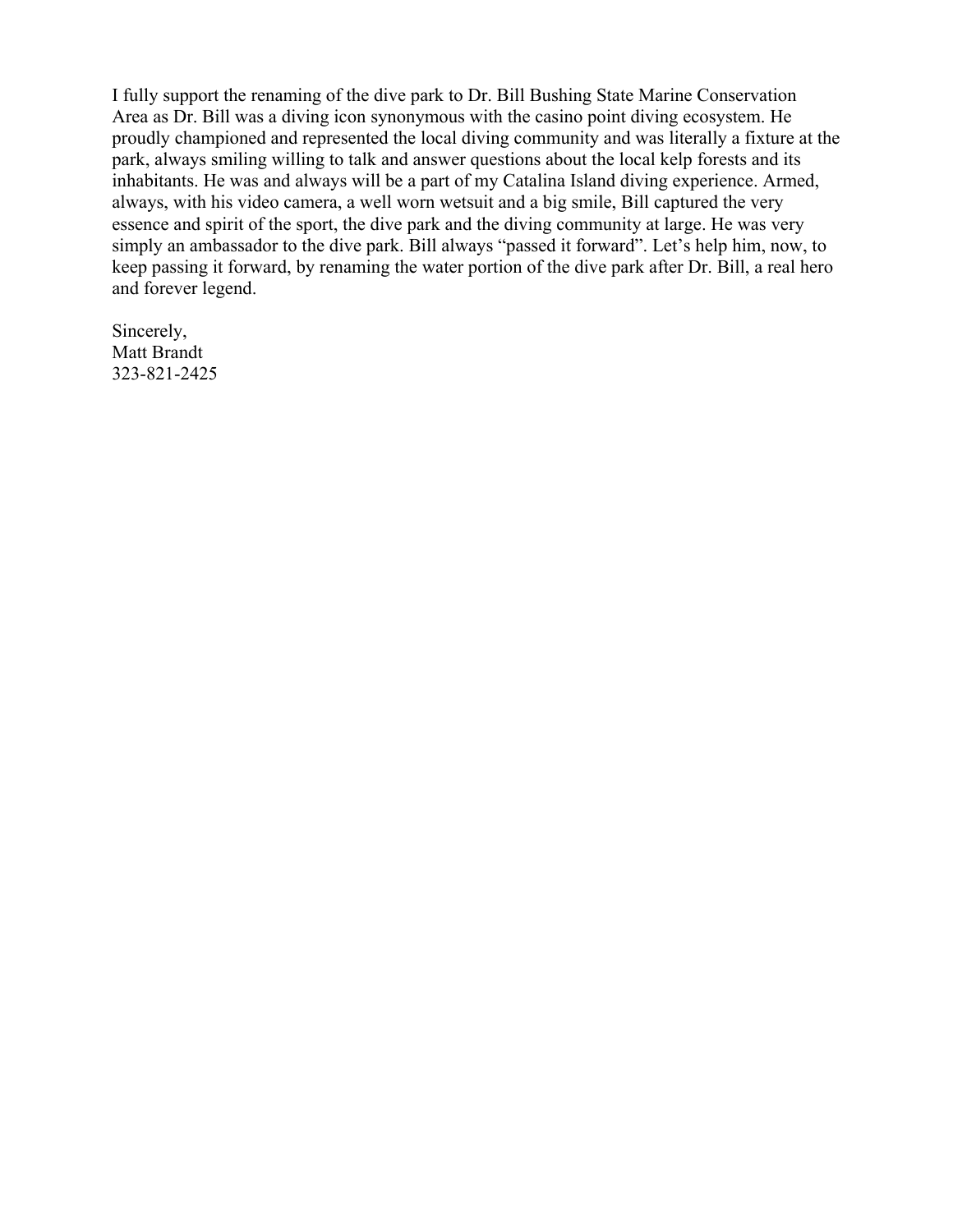#### **Rename the SMCA the "Dr. Bill Bushing SMCA at Casino Point"**

Original Change.org petition comments as of 1/20/2022

"Diving community looks at him with greatest respect and he is an active environmentalist and educator"

> ‐Abdul Aziz Khan Woodbridge, VA

"Knowledge is an invaluable gift, and he gifted geneeatiins to come"

> ‐Alez Aripez Spring Valley, CA

"What a terrific idea. Would love to see this happen."

> ‐Alf Johnson Yorba Linda, CA

"dr bill is awesome"

‐Allan Swann Granada Hills, CA

"Dr. Bill so richly deserves this honor for his tireless work within, love for, and promotion of this park."

> ‐Allison Vitsky San Diego, CA

"His sister is a dear friend and I have followed his works through her"

> ‐Angela Keener Shawnee, KS

"Come alive SCUBA dive"

‐Ann Volkman Coronado, CA

"I dive catalina bring my fivers from San Diego and want to show respect for those who show respect and protect our diving enviornment" ‐Ann Volkman Coronado, CA

"bill is from my home town and a great guy! deserves the honor"

> ‐Annette Levin Northbrook, IL

"Dr. Bill greatly deserves this honor!" ‐Austin Meredith Los Angeles, CA

"This work is so important and Dr Bushing deserves to be memorialized for his contributions to the ecology of our seashore." ‐Barbara Souza Orange, CA

"Dr. Bill is a great ambassador for Avalon, the dive park, and planet. Naming the park after him would be very appropriate!"

> ‐Ben Jarvis Santa Clarita, CA

"Dr Bill is a long time friend and has done more than anyone for Catalina, its environment, and SoCal diving in general."

> ‐Bill Powers Torrance,

"Dr. Bushing ..what a amazing Man. Wonder if he ever dry out. You have my vote. Bob Evans Force Fin"

> ‐**B**ob Evans Santa Barbara, CA

"Bill deserves to be recognized, honored and remembered through history for his life long dedication and contribution to environmental and marine science. The Avalon dive park was his home."

> ‐Bonnie Dichter Silver spring, MD

"When I dive there, Dr Bushing is always active and supports the dive park community. Avid photographer and contributes much to the Dive Park at Avalon"

> ‐Brenda Gustin Newport Beach, CA

"Decades of Unrecognised Research that he has Accomplished w/o placing himself in the spotlight."

> ‐Bret Culpepper La Verne, CA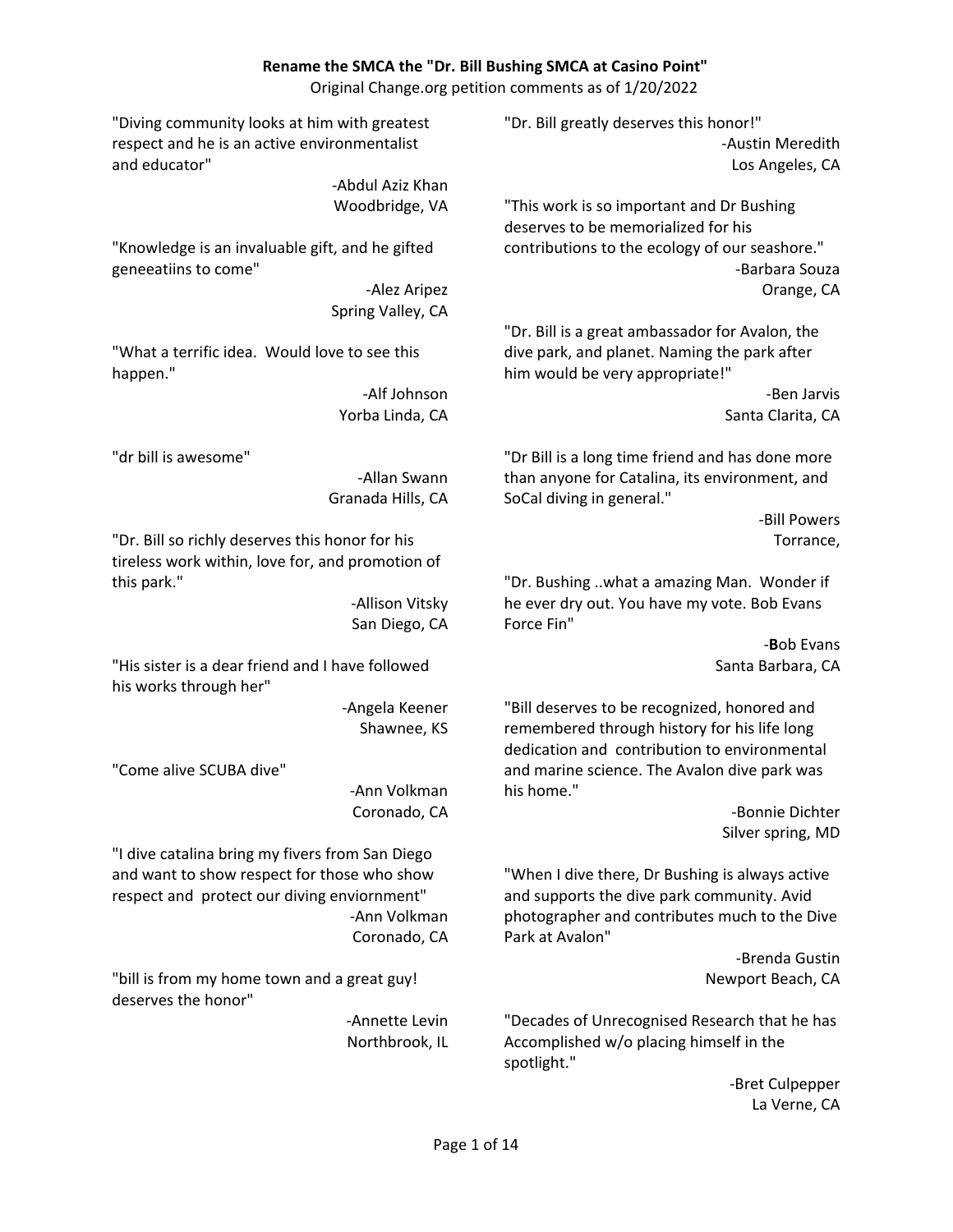"Yes!"

‐Brett Kotheimer Marina del Rey, CA

"Dr Bill was instrumental in my dive education of cold water diving. He was always there to encourage and tell us about what was happening around Catalina under the surface." ‐Brian Ko Winnetka, CA

"This is a great cause."

‐Brian Turner Fullerton, CA

"Gracious, fun, knowledgeable and has loved this dive park. Forever. Please it deserves his name."

> ‐Bruce Bray Enumclaw, WA

"I can't think of a more fitting tribute. Dr Bushing's contributions to the love and understanding of Catalinia's underwater world are unequaled. His Dive Dry with Dr. Bill articles, Facebook posts and pictures and the educational articles and videos on his website ( <a href="http://www.starthrower.org" rel="nofollow">www.starthrower.org</a> ) allow those around the world to develop an appreciation of Catalina's coastline."

‐Bruce Guay Delmont, PA

"Dr. Bill has been a steady, selfless, energetic, and articulate defender of Catalina's flora and fauna, especially its marine biodiversity. His teachings and writings are a legacy of decades of tireless work on behalf of the Island. I would love to see this honor bestowed on him. Adding my signature with joy!"

> ‐Carlos de la Rosa Pleasant Hill, CA

"Yes! Dr. Bill Bushing Park!! I'm going to call it that regardless!"

‐Caro Yamazaki

"I think this is a great idea.. you have my vote" ‐Cary Gitre Oscoda,

"Bill is the very essence of Avalon and the dive park. His knowledge and his enthusiasm for diving and for the creatures we share the ocean with are limitless and he shares all of this willingly with anyone and everyone. This generosity should be rewarded!" ‐Catherine Genender Malibu, CA

"Friend since high school days. He's devoted his professional and personal life to Catalina and it's ocean life."

> ‐Cathy Rivers Lyons, CO

"Dr. Bill is a legend on Catalina, and deserves to be honored"

> ‐Chris Menjou Torrance, CA

"As a favor to a friend."

‐Christine Lorber Hollywood, FL

"Considering the irrefutable existence of angelfish and fact that one of heaven's most famous logos is ichthys, I'd say most assuredly, there is scuba diving in heaven!Happy Diving Bill"

> ‐Christopher Conrad Seattle, WA

"I couldn't think of a better tribute! If the moderator/petitioner would please contact me I would appreciate it.

> ‐Cinde MacGugan‐Cassidy Avalon, CA

"For an honorable man!"

‐Cindi Emerson Chapel Hill, NC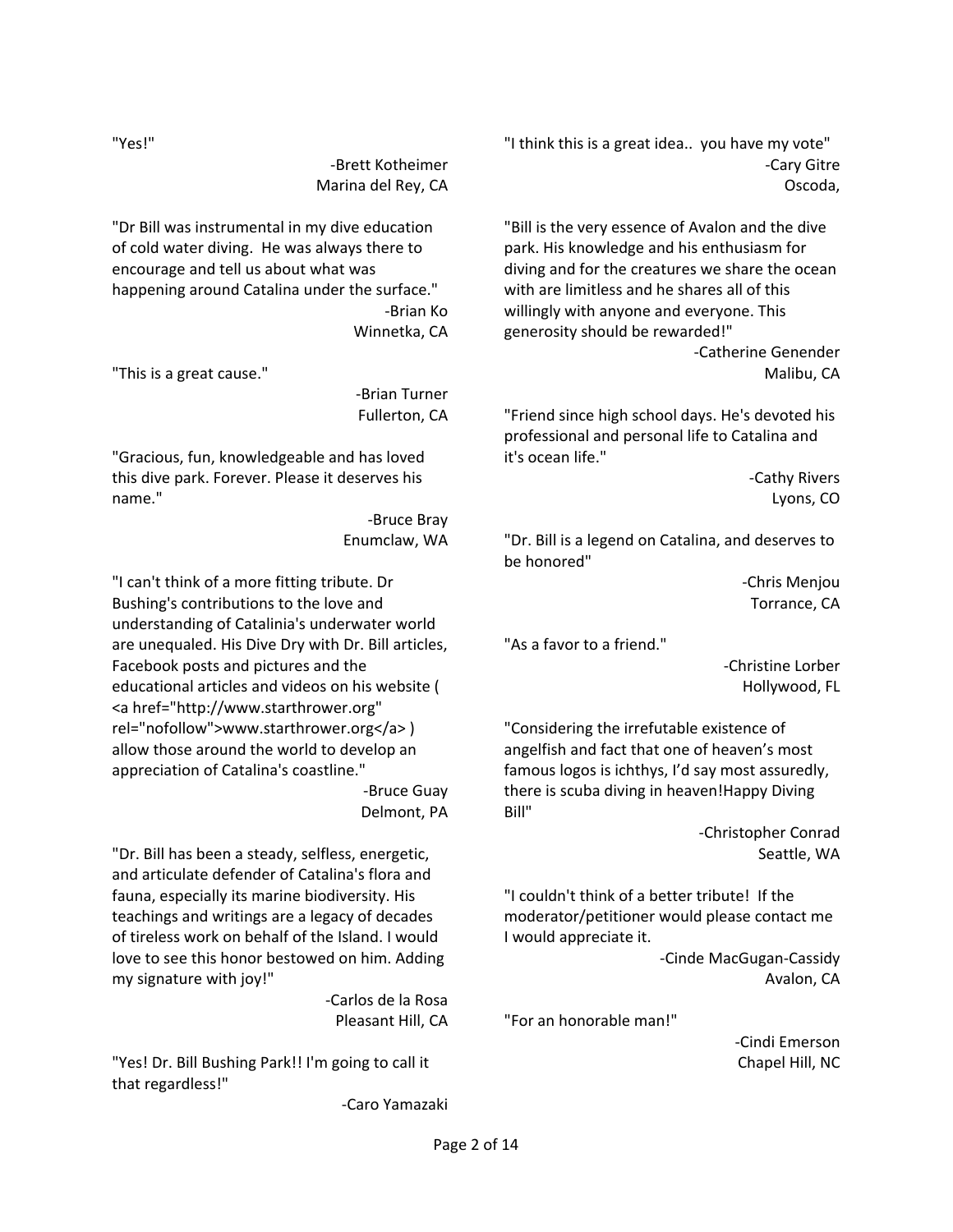"Dr.Bill had been the heart of the dive community as long as I can remember."

‐CINDY SIEHAN Taft, CA

"Absolutely support this!!! Please make it happen!"

> ‐Cristi Quill San Diego, CA

"I support honoring influential people in direct view of others who share their passion and legacy."

> ‐Curtis W Monterey, CA

"In addition to renaming the dive park I have suggested a memorial statue at or near the dive park steps with a plaque. A fund raiser in the dive community at our annual fundraising event we hold at the L B Aquarium. Even if the dive community donated \$2 each it would more than cover the cost."

> ‐Dan Jonathan Blake La Verne, CA

"Dr Bill has been amazing for our community! Really our local Darwin of the dive park! He is so important to our community this only makes sense."

> ‐Daniel Rugenstein Valencia, CA

"Well deserved."

‐Darcy Escovedo Palo Alto, CA

"his contributions to marine science"

‐david Bergman Minneapolis, MN

"He deserves it."

‐David Bower Monrovia, CA "Bill is a champion of the area and deserves public recognition for this."

> ‐David Chambers Lincoln,

"DR Bill Bushing (Boo) was an inspirational teacher/Professor for me while I attended Catalina Island School 75 to 77. At that age I had wanted to pursue Marine Biology and he heaped it on me. The many wonderful dives he would take the class on, the hours we would spend in the Lab observing the microscopic sea life, identifying 100 of these sea creatures was an amazing odyssey for a teenager. My last dive with him was in 2012 and I came over for a weekend reunion with several classmates of the school we attended not too long ago. Forever our friend, forever loved, forever remembered; this would be the most fitting tribute for an amazing man that had inspired so many of us. Farewell, you are now one with the waves and with those that have passed before us." ‐David Chenelle Santee, CA

"Dr. Bill has taught me love for Catalina's waters since my childhood. From the garibaldi to the kelp bass to the leopard sharks, he's had me explore most of the island the best way, through the underwater parks." ‐David Hunter

Orlando, FL

"I enjoyed Dr. Bills online articles." ‐David Jackson Tustin, CA

"Having lived in southern CA for a portion of my life, I'm familiar with Dr. Bill and his work. He is most deserving of this honor!" ‐Debbie Chandler

Spokane, WA

"I stand with Bill Bushing and Avalon dive park" ‐Debra Worman Enumclaw, WA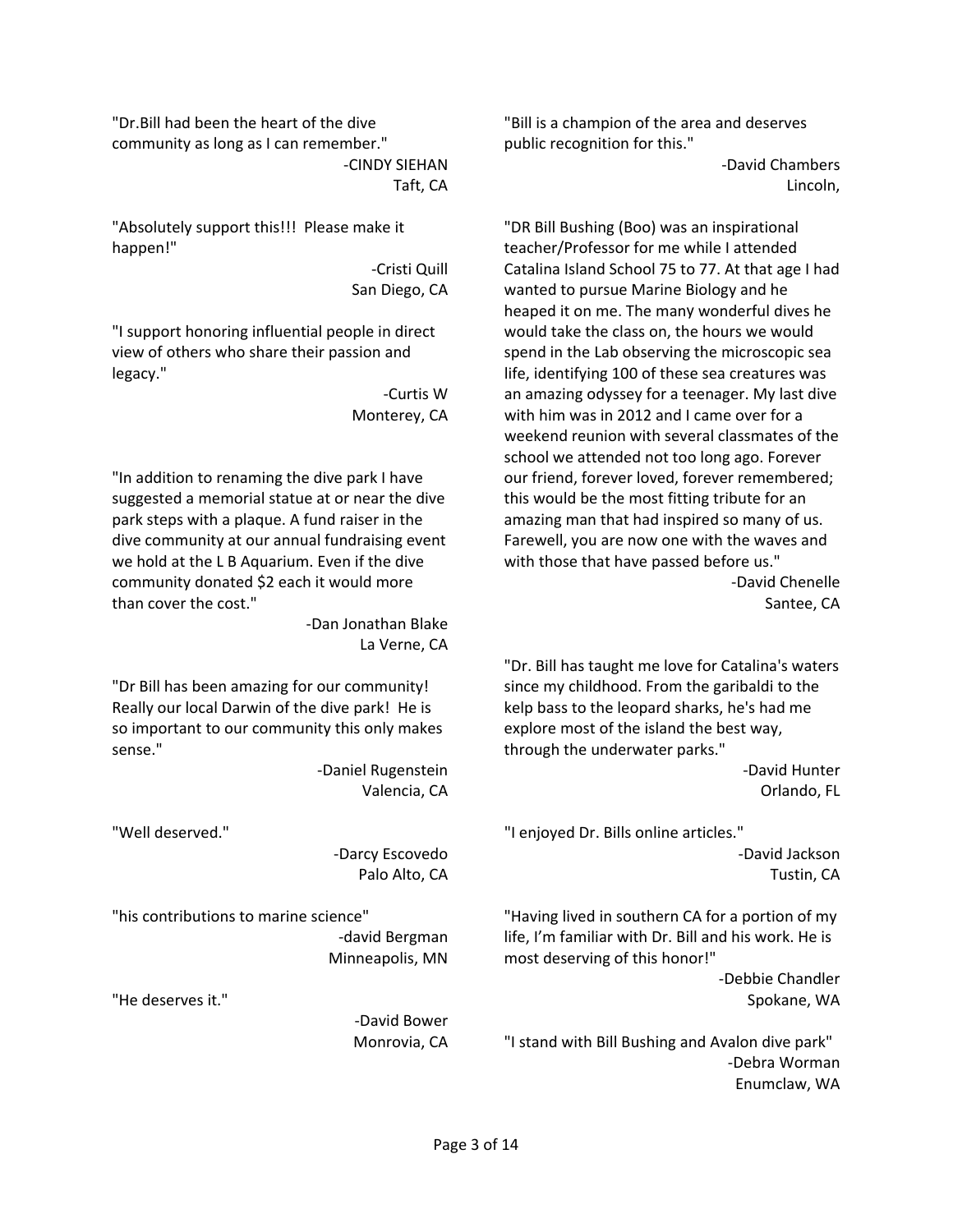"I am signing this because Bill Bushing PhD has been a wonderful ambassador for the dive community."

> ‐Dennis Berube Carson, CA

"Awesome"

‐Dewitt Jones Waukee, IA

"Because I should for it's legacy."

‐Dhaval Shukla Ahmedabad,

"I was able to enjoy Bill Bushing's wonderful educational presentation about the wonders of the underwater world and I hope his efforts continue to inspire."

> ‐Diana Henry Newport, VT

"This is important! Please rename to "Dr Bill Bushing Avalon Dive Park""

> ‐Diane lane Sierra Madre, CA

"I can't think of a more fitting name for the park.Honoring Dr Bill for his tireless contributions to understanding the local underwater habitat is the least that Avalon can do, even more so for Catalinas unofficial Ambassador"

> ‐Don Beary San Diego, CA

"Dr. Bill is such a great ambassador to not only Avalon, but the Oceans in general. His love and knowledge is spread world wide and this would most definitely be a very appropriate acknowledgement."

> ‐Dori Booth Surprise, AZ

"Dr Bill rules!"

‐Dylan Sharp El Segundo, CA "I love the park and Dr. Bill's work"

‐Edwin Chiu Sunnyvale, CA

"I've enjoyed Dr. Bill's online posts about Casino Point for years now. He's very generous in keeping the dive community informed about the status of the dive park. I definitely think he deserves this recognition for all his dedication and hard work."

> ‐Elizabeth Tuttle San Diego,

"Dr Bill!"

‐Eloise Williams

"It was an honor to have met Dr. Bill Bushing…his spirit lives on in those waters and among the kelp forests ❤"

> ‐Ericka Gutierrez Anaheim, CA

"He deserves recognition."

‐Evelyn Sardina Houston, TX

"Dr Bill did so much for Catalina diving." ‐Fiona Rattray elora,

"I have been diving at casino point for pleasure and helping tech scuba for almost a decade. I've lost track of the number of times I've visited the city. Very rarely is Dr. Bill not present in the park, freely sharing his research and expertise and exciting and enticing people to come back and look even closer at the beauty of the park and surrounding areas. The entire diving community values this great man."

> ‐Francisco Artes Round Rock, TX

"In honor of the contributions made by Dr. Bill Bushing to the City of Avalon."

> ‐Frank Tullo Pasadena, CA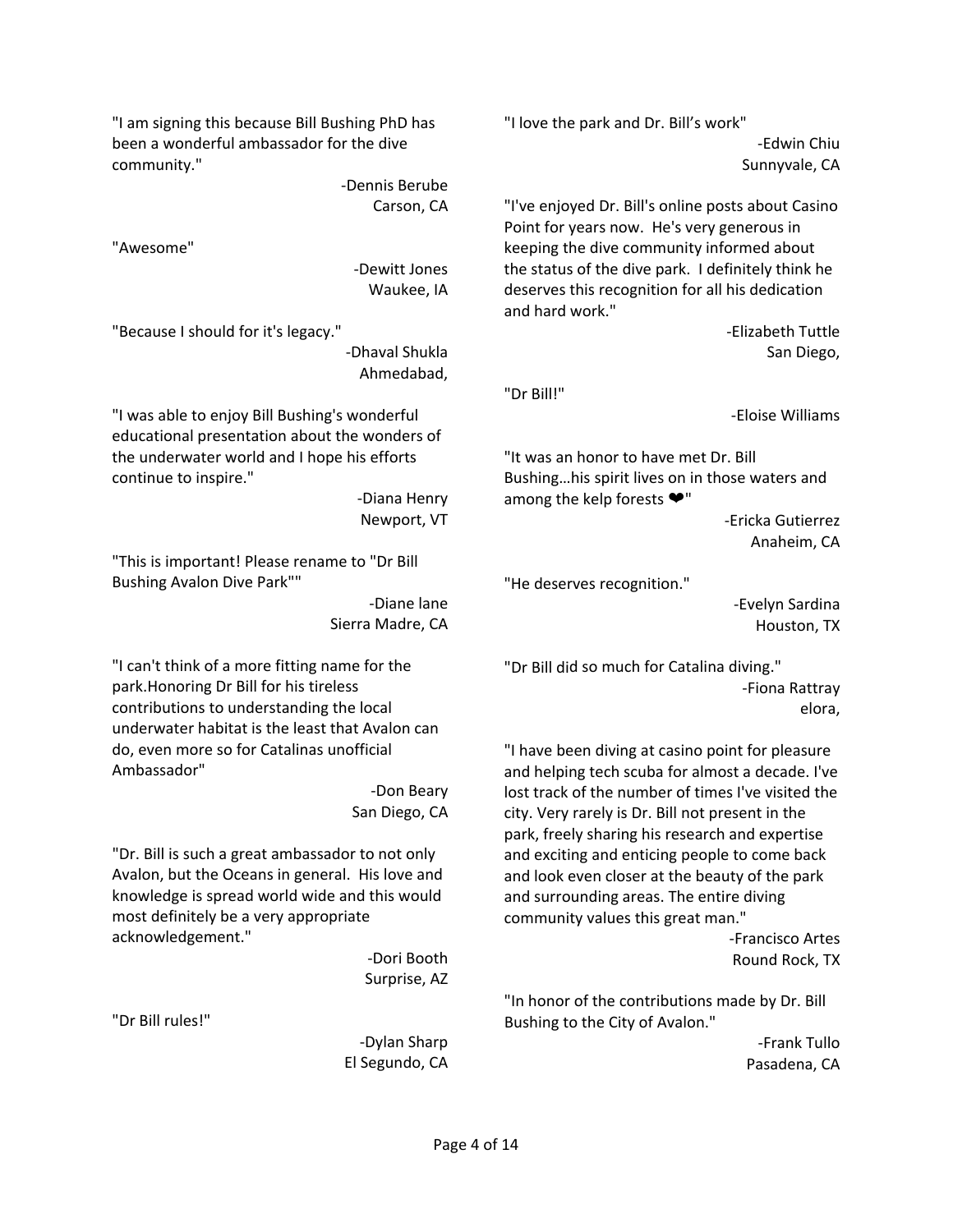"I respect and have followed Dr Bill's Scuba postings for years. He is a true resource for the dive community"

> ‐Gary OpBroek LEWISVILLE, TX

"Dr. Bill has always given, now is your turn to give back."

> ‐Geoff Matson Crystal Lake,

"Bill deserves this!"

‐George Austin Los Angeles, CA

"Dr. Bill Bushing is the heart of the Park by educating all divers and diving students about our part of the ocean."

> ‐George Spanos Santa Monica, CA

"It's the right thing to do. He deserves this honor."

> ‐Greg Buck Denver, PA

"I'm signing this petition because Dr. Bill has contributed significant time of his life to study the local ecology of this area."

> ‐Gregory Borodiansky New York, NY

"A much deserved name for a beautiful dive spot."

> ‐H G Escondido, CA

"We have a true California Ocean Ecology expert at our fingertips when we visit Catalina Island. Bill has taught me so much about the history, the seasonal changes, the preservation and the fight to keep the Dive Park for all to enjoy. The Dive Park in Avalon is a worldwide icon in diving and a lot of the credit for that status is attributed to Doctor Bill."

> ‐Hal Wells Los Angeles, CA

"A Harvard Classmate and an inspiration to us all for his enthusiasm and knowledge" ‐Henry Doerr Auckland,

"Dr.Bill has contributed so much to the local diving community, it would be well deserved recognition."

> ‐Hilary Bein Los Angeles, CA

"Dr Bill has had a huge impact on my understanding of marine biology." ‐Howard Mount Bremen, GA

"This will be the best tribute to Dr. Bill Bushing." ‐J. Huston Oakland, CA

"It's the right thing to do"

‐Jack Strieter Coxoa Beach, FL

"I am a former resident of Avalon, and recognize and appreciate the contributions Bill has made to the community. Including Dr. Bill Bushing's name further distinguishes one of Avalon's most treasured natural resources, a well‐deserved honor."

> ‐Jacqueline Lehr Haverhill, MA

"In recognition of his hard work and dedication to the the underwater world"

‐Jai Guillemaud Calgary,

"No one has done more for the park than Dr. Bill. He's truly its ambassador."

> ‐Jamie Extract Simi Valley, CA

"One of my favorite places to dive!!! Love the dive park and the island and reading Dr Bill's posts."

> ‐Janet Kobs Murrieta, CA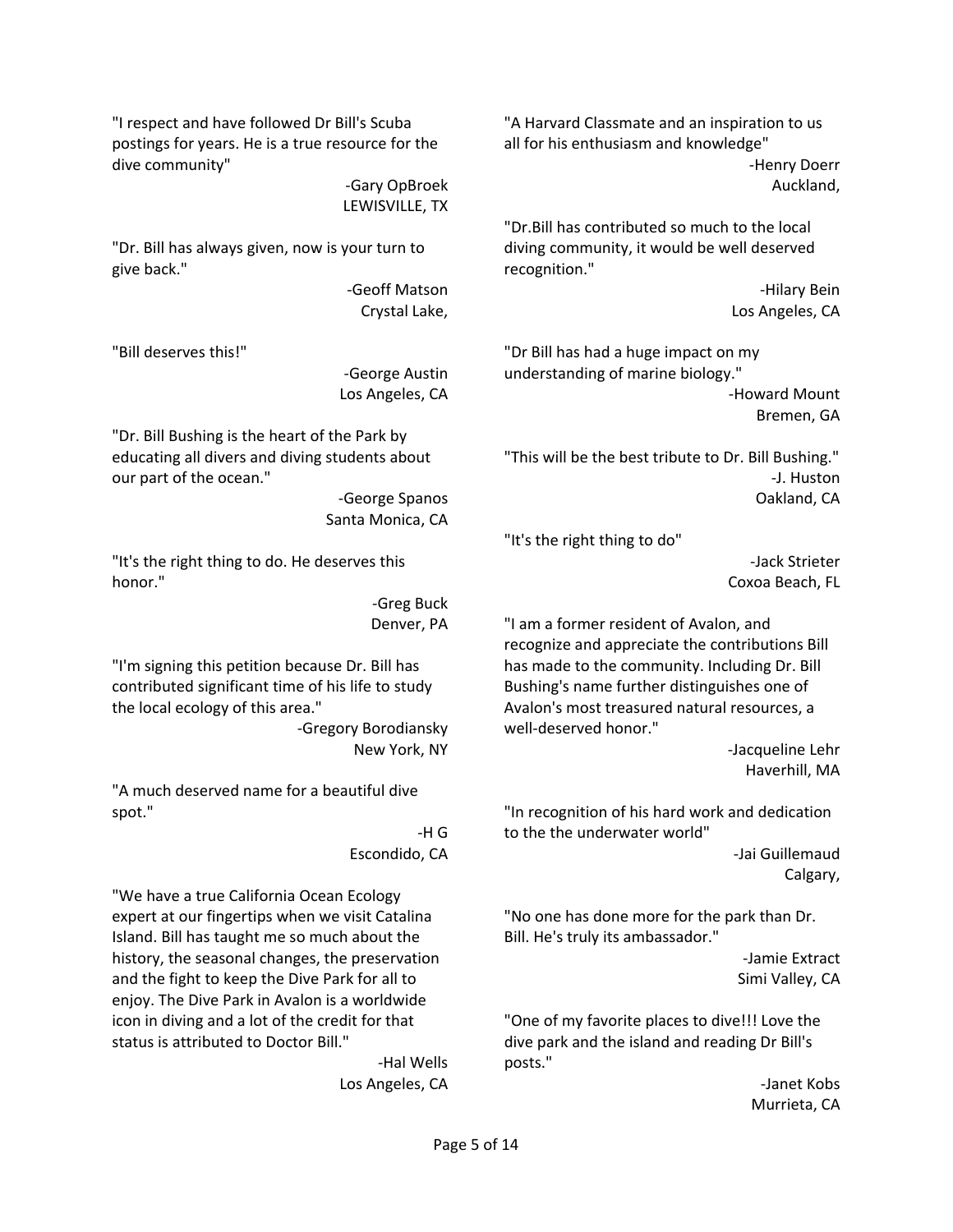"I share a friends passion"

‐JANET NEWMAN Solana Beach, CA

"Who has dived Avalon more than Dr. Bill?? He has contributed so much knowledge about this park to the local dive community"

> ‐Jason Shoup Los Angeles, CA

"Thank you, Dr. Bill, for always answering our Fish ID and other marine‐related questions and for always being a model diver and citizen of Avalon!"

> ‐Jayleen Sun Gardena, CA

"Dr Bill has accomplished so much to help others understand and enjoy Gods treasures!!" ‐Jennifer Simonis Tuscaloosa,

"I support Bill Bushing and all that he has done for diving at Catalina. What a great guy." ‐Jerald Pratt Poway, CA

"Dr. BI'll deserves to be honored for his contributions to the preservation and spread of information about our island and beyond." ‐Jessica Herzog Avalon, CA

"Dr. Bill has unselfishly shared his love and knowledge of the ocean environment, to the enlightenment of a legion of admirers."

> ‐Jim Forte Hillsboro, TX

"My sweet cousin, Kathy asked me to. :‐)" ‐Jim Mutchler Forest, VA "I met Dr. Bill on the King Neptune during my certification class. He is, as he was then, a valuable source information regarding the ecology of SoCal waters."

> ‐Joe Tugas North Hollywood, CA

"Dr Bill is a incredible person who has touch many lives, not just divers. A deserving person who devoted his life to the Catalina dive community."

> ‐John Gelrud Orange, CA

"A fitting tribute to a man who truly loved the sea"

> ‐John Lawton Vista, CA

"Respect Bill and all he has achieved." ‐John Lewis Irving, TX

"Someone I care about believes in this cause and asked me to contribute, high respect and trust her judgment therefore I believe the is a good cause"

> ‐John Scordino Euless, TX

"I'm signing because Bill Bushing is one of the smartest people I've ever known and has done so much for Avalon and Catalina Island!! He is also one of the best teachers I ever had the pleasure of learning from!!!"

‐Jonathan Hurst Grass Valley, CA

"Dr Bill knows more about diving in Catalina Island than anybody else, has done so much for the area and has a wealth of knowledge of the aquatic life and environment there. He definitely deserves some recognition!" ‐Jonathan Schmitt El Cajon,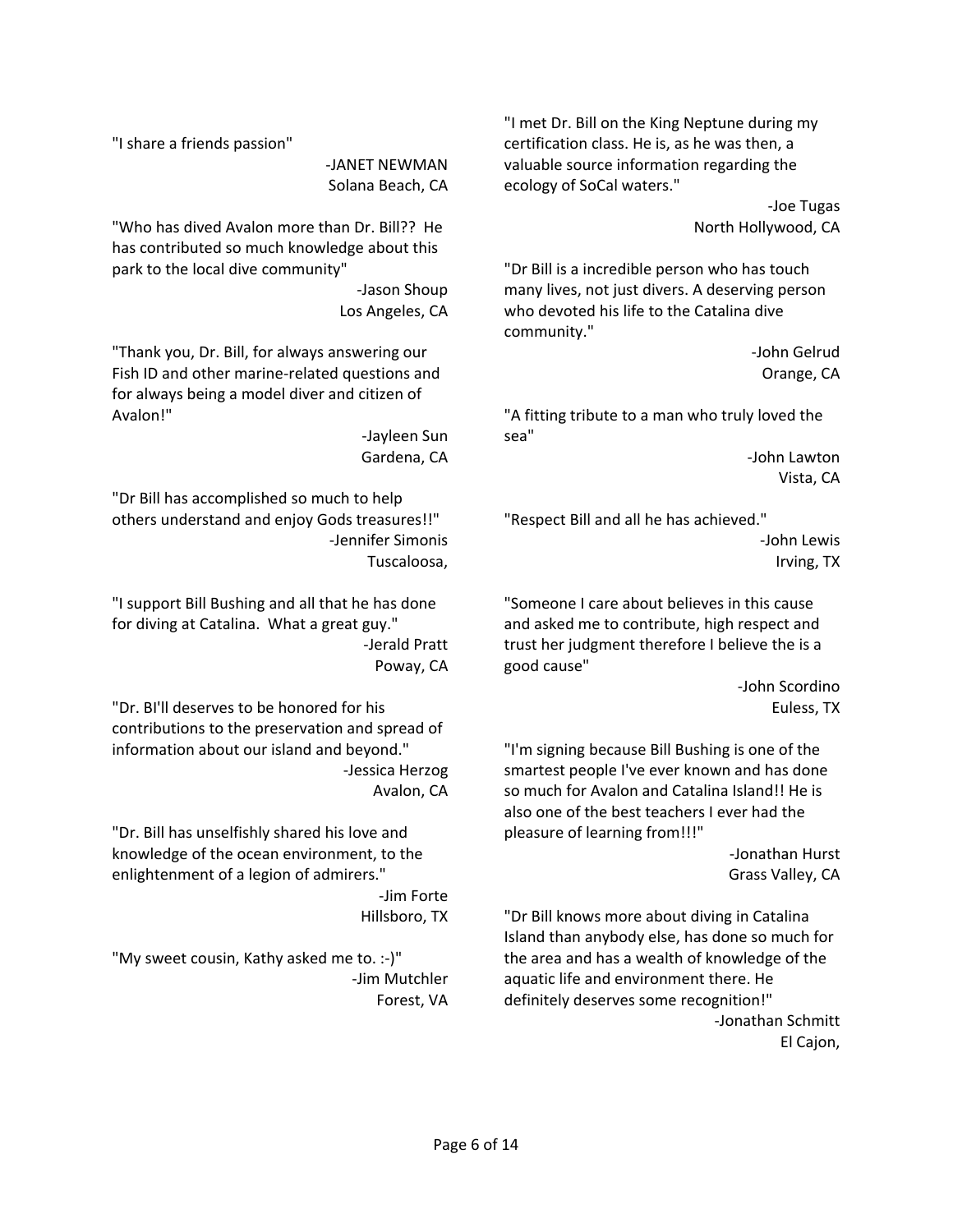"Dr. Bill has been a long time steward of Casino Point diving and an inspiration to the entire community. His mark on the dive park is unmatched."

> ‐Jonathan Weirick La Jolla, CA

"Why not? Dr. Bill is the dive park. This is a great opportunity for Avalon to put a humane face to a diver friendly city and dive site. To be in the presents of Jacques Cousteau, Dr. Bill deserves this."

> ‐Joseph Kiszeli Pomona,

"Dr. Bill is always helpful and informative." ‐Joshua Christensen Lakewood, CA

"An appropriate tribute to a great man who has made it his life work to educate others on the great resource that is our oceans."

> ‐Joyce Klein Deerfield Beach, FL

"I've learned a lot from Dr. Bill through the years. He deserves this honor."

> ‐June Sisemore Land O Lakes, FL

"Followed Dr. Bill on online forums for a long time. How awesome it would be to recognize him. Good luck"

> ‐Justin Myers Santa Ana, CA

"Dr. Bushing has focused his entire life on contributing to the conservation and education of the water wonders of Avalon. He deserves this recognition."

> ‐Karen Russo Lake Oswego, OR

"I always loved talking with him."

‐Karl Ross Santa Clarita, CA "Dr. Bill has made diving at Casino Point immeasurably better for thousands of divers. While he and the park are informally synonymous to so many of us in the dive community, I'd love to see that relationship officially recognized."

‐Kathryn Kempton

"Dr Bill has made this his life's work, done so much for the marine enviroment he loves and deserves this honor!"

> ‐Kathy Mallon Hermosa Beach, CA

"Dr. Bill has been an ambassador to scuba diving, especially the underwater park in Avalon. He has even presented on the topic of marine biology to our local dive clubs to educate, enthuse, and generate more curiosity keeping divers active. The love he has for the underwater park is amazing."

‐Kaz Aizawa South Pasadena, CA

"Dr. Bill Bushing Kicks Butt"

‐Kevin Connolly Round Rock,

"Dr. Bill has done more for the dive park than any other group or individual. There is no other name appropriate, than his. :)"

> ‐Kim Calder Lakewood, CA

"Because he loved Catalina and he loved the ocean. And the dive park was his home." ‐Kim OBrien Jordan Culver City, CA

"Dr. Bill IS Catalina diving! You cannot stump him with any diving question. Great asset to Catalina and I'm proud to call him a friend!" ‐Kirstin Rowe Long Beach, CA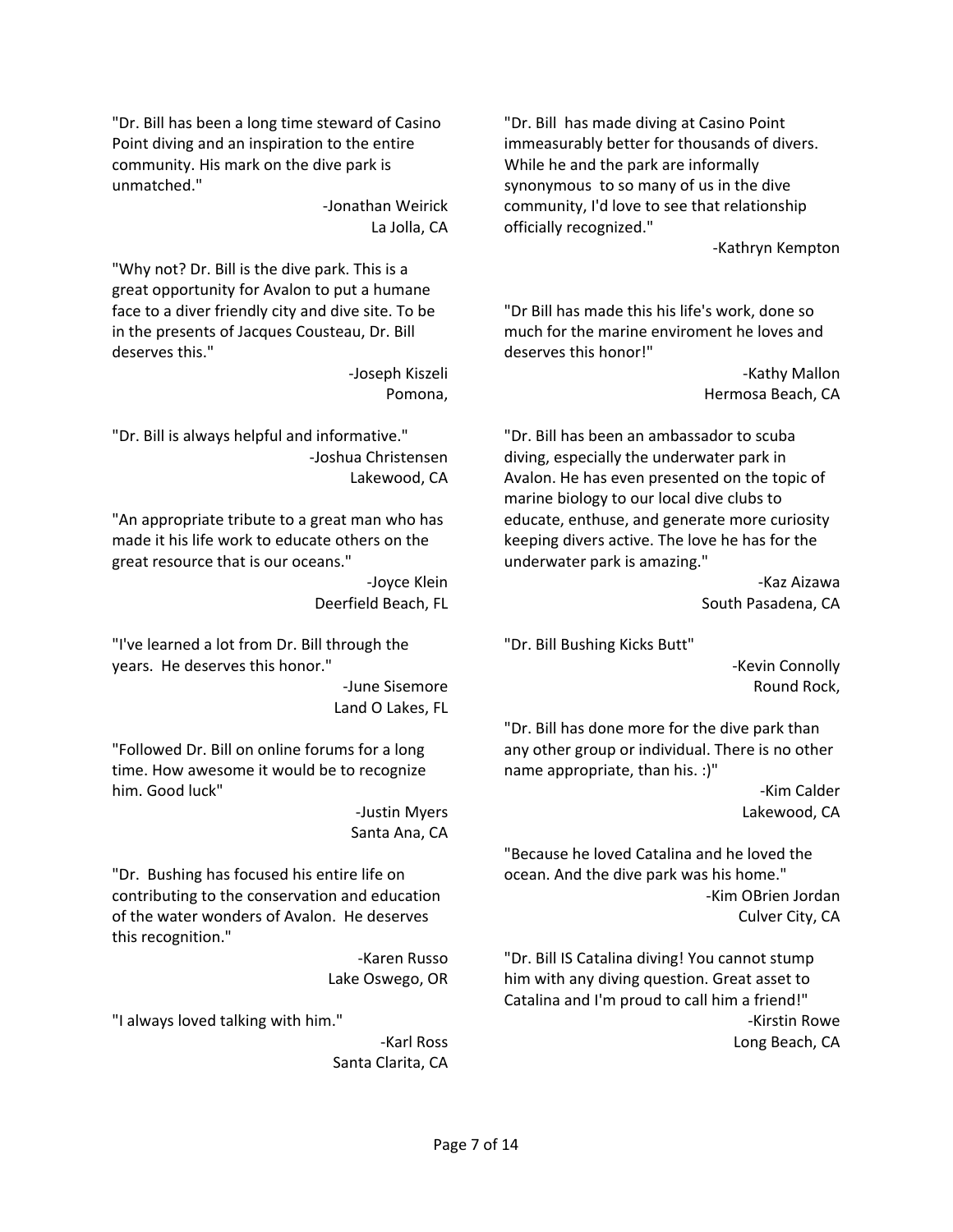"Dr. Bill is a legend and devotee to the Catalina U/W park. He has cataloged all the life there for years. A great scientist and wonderful human being!"

> ‐Konrad Fry Mission Viejo, CA

"Kristen Bowe"

‐Kristen Bowe Canyon lake, CA

"Dr Bill has long supported and promoted the Southern California dive community with his passion for diving and selfless sharing of his wealth of scientific knowledge. Both the dive park and the SoCal diving community would benefit by this appropriate and deserving memorial. I wholeheartedly stand in favor."

‐L richard Scottsdale, AZ

"In honor of Dr. Bill!"

‐LeAnn Adam corvallis, OR

"During my active diving years there was rarely a time when I dove the Point where Dr Bill wasn't present, with his stories, advice, or just his smiling, friendly presence."

> ‐Lew Turlington Los Angeles,

"Thing need to be done"

‐li meng tan Singapore,

"My uncle was an amazing person and he will be missed — what an incredible tribute to his life's work."

> ‐Liane Hunter Atlanta, GA

"A befitting tribute to a man who cared enough to make a difference for the greatness of all species."

> ‐Linda Jane O'Brien Geneva,

"Dr. Bill's passion for our oceans and their critters is inspiring, his wealth of knowledge enviable. He never hesitates to share all he has learned about them. Renaming the Avalon, Catalina dive park his honor would be a fitting tribute to an incredibly gernerous man and educator."

> ‐Lisann Francisco Temple City, CA

"Dr Bill is a living legend and tireless advocate for Catalina island diving. He freely shares his knowledge while encouraging kids to put down the phone and dive in."

> ‐Liz Taylor Alameda, CA

"Absolutely, hands down.... Love Dr. Bill!" ‐Lorenzo Murillo Oxnard, CA

"This is important as a diver it mean a lot to me and others."

> ‐Louis Marinucci Philadelphia, PA

"He was Mr Catalina diving…period!" ‐Makoto Nakanishi Fountain Valley, CA

"Bill was a champion of the ocean and willing to share his knowledge with anyone who came to Casino Point."

> ‐Maria Korcsmaros Corona, CA

"I like the idea of honoring him" ‐Maricela Garcia Avalon, CA

"Dr. Bill is a wonderful guy who has wisely advised so many scuba divers over the years. This is a great chance to honor him!" ‐Marie Bailey

Montrouge,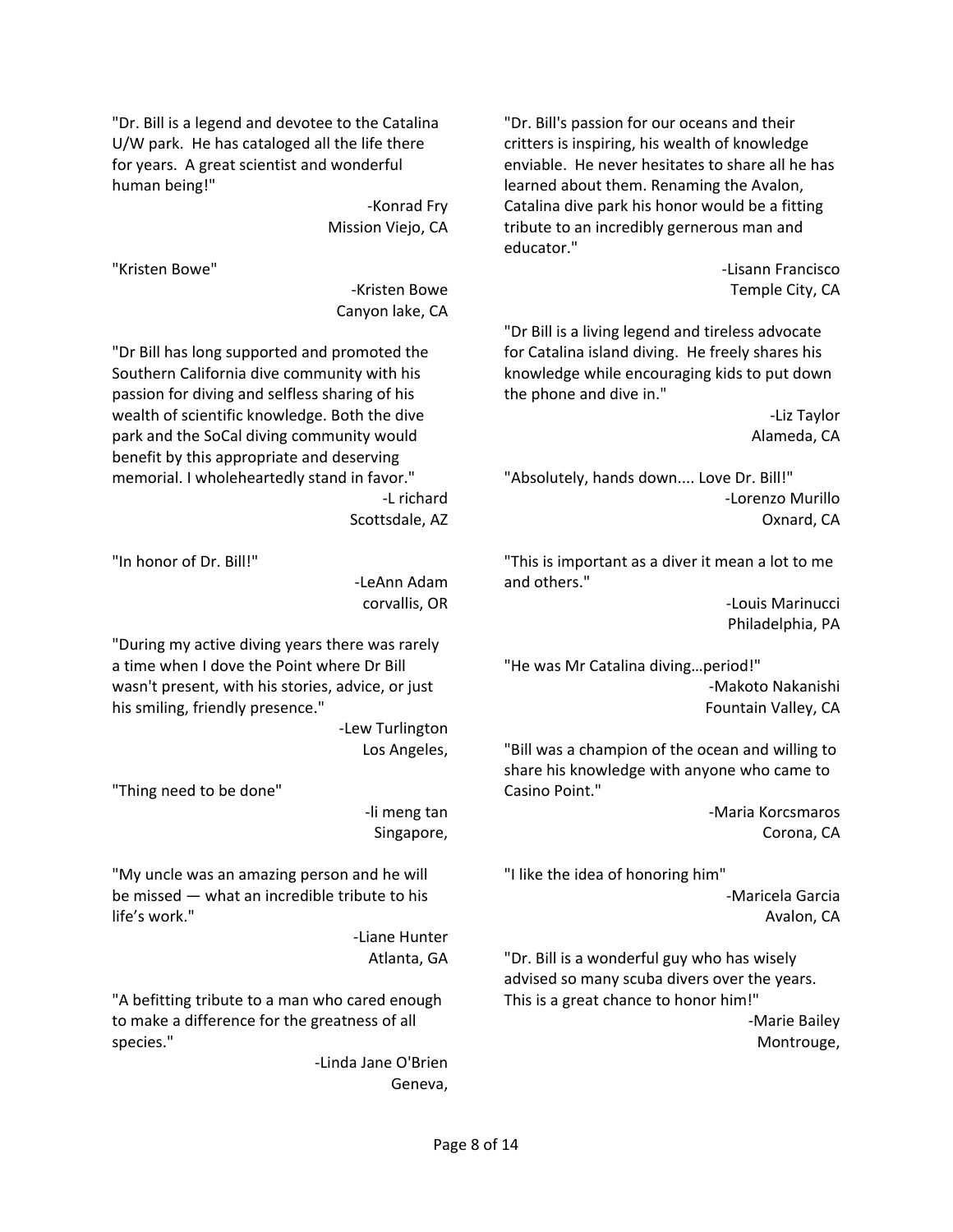"Dr. Bill Bushing's contributions to studying and protecting the local ecology add permanent value to the City of Avalon and deserve to be commemorated by this initiative!"

> ‐Marie‐Elise Zovko Zagreb,

"Wenn es mehr Menschen wie ihn gäbe. Wäre diese Welt besser und friedlicher."

> ‐Mario Martin Fehd Hagen /Essen,

"Dr Bill is and has been synonymous with the dive park, I cannot think of one without the other. He's my go to resource on the kelp forest and Southern California marine life." ‐Mark Donoghue APO, AP

"His study, knowledge, and the enthusiasm with which he shares it (with me and my students) have long been one of the high points of my visits to the park, and he has been a wonderful representative for the park and the local marine ecology."

> ‐Mark Kampe Los Angeles, CA

"Dr Bills study of creatures in the park and the eagerness with which he shared that knowledge."

> ‐Mark Kampe Los Angeles, CA

"Everything I just read is so true and much more. Please do this for someone who has always supported Avalon. Thanx."

> ‐Marsha Larson Laguna Woods, CA

"Bill deserves this honor in his lifetime. To acknowledge the research and learning Bill dedicated To the dive park will personalize and add character as a place of interest in Avalon" ‐Martha Bill Irvine, CA

"Bill has tirelessly inspired divers to dive Casino point for many many years and so deserves to have it named in his honor!"

> ‐Martha Edge Santa Ana, CA

"I know how often Dr. Bill dives this park and how he has contributed to the knowledge of the area with his observations. I think this would be a fitting tribute."

> ‐Mary McCulley Redondo Beach, CA

"I am signing to honor Bill."

‐Mary Menke Sherman, TX

"None could be more deserving of this honor than Bill!"

> ‐Matthew Addison Las Vegas, NV

"Dr Bill has independently studied events in this marine park for years and produced hundreds if not thousands of hours of video footage that will serve future generations of diving enthusiasts and ecologists in years to come. This recognition is a small display of appreciation for his endless dedication to conservation."

> ‐Mauricio Moreno Santa Ana, CA

"Bill Bushing is THE diving legend of Catalina. His efforts to educate divers and everyone else about the marine ecosystems of Catalina are unsurpassed. This is a fitting name change for the park he made famous. Please do it!" ‐Melanie Moreno , CA

"I believe this brave man needs recognition for the work he has done for Catalina and the diving community."

> ‐Melissa Weber Los Angeles, CA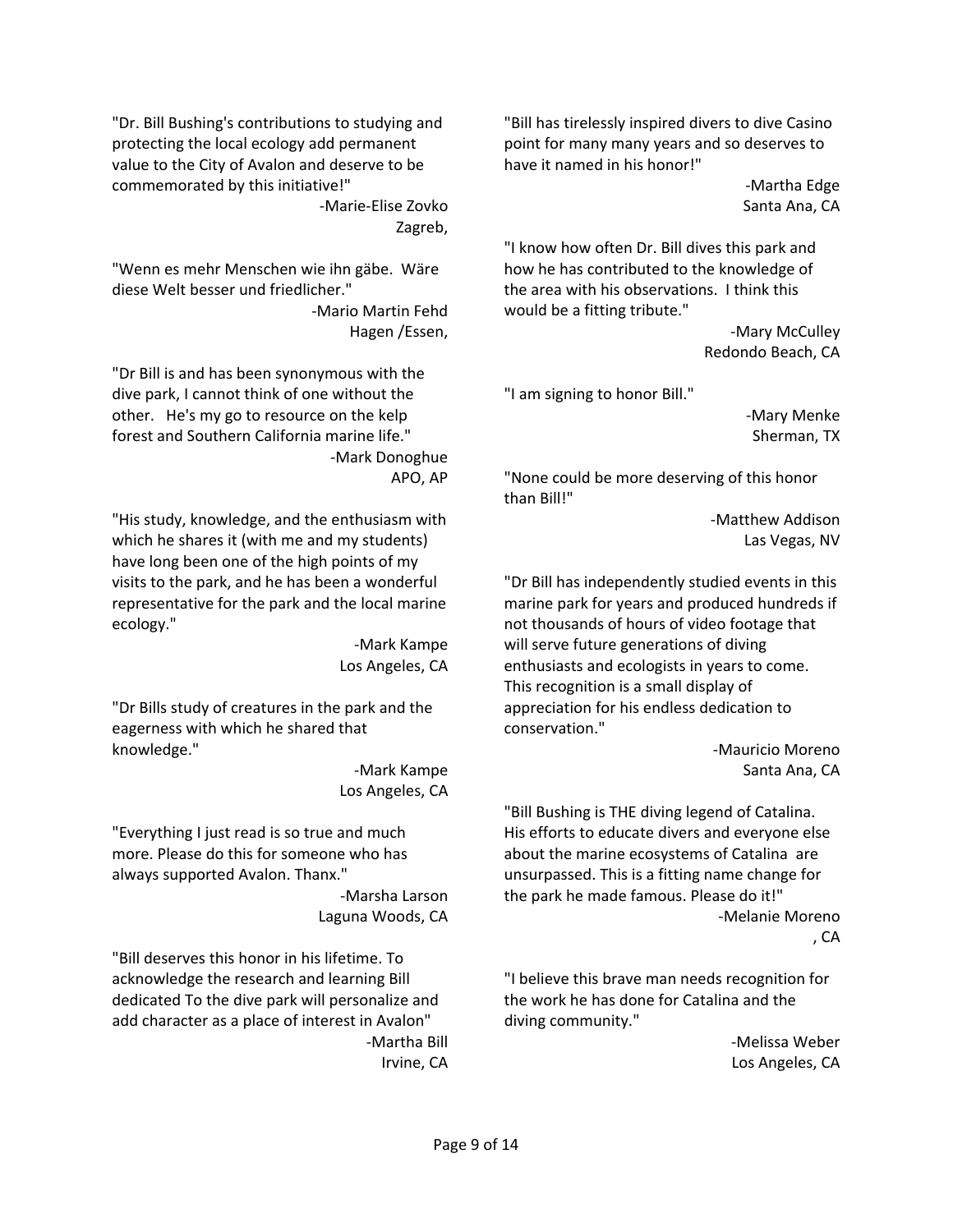"I taught with Bill at CIS and he supported my efforts in developing an outdoor program for the students. He was/is loved by students and staff of CIS."

> ‐Michael Acebo East Marion, NY

"It's difficult not to associate the dive park with Dr. Bill. I owe much of what I know about the Catalina marine environment to him. Not only have his informative posts and videos have been a great resource, he is always willing to answer questions directly. I think this would be a great way of saying "thanks" to Dr. Bill for everything he's done for us."

‐Michael Francisco La Verne, CA

"He has both taught Marine Biology on Catalina and has worked tirelessly to promote the Dive Park on the city's behalf. Dr. Bill is fighting Cancer, so the timing is important that it be made official sooner than later. Thank you." ‐Michael Kienholz Carlsbad, CA

"When I think of the Dive Park I always think of Dr. Bill"

> ‐Michael Orlando Palmdale, CA

"Dr. Bill was a fixture of the dive park and cared more about Catalina's marine environment than anyone."

> ‐Michelle Hoalton Huntington Beach, CA

"Minerva Vasquez"

‐Minerva Vasquez Menifee, CA

"Because Dr Bill has devoted his life to the care and educational research of the dive park!" ‐Missy Parker Moab, UT "I recognize his contributions and share this sentiment"

> ‐Nancy Caruso Garden Grove, CA

"Thank you for honoring our brother. This means so much to all of us!"

> ‐Nancy Hunter Jasper, GA

"Bill deserves the recognition"

‐Nancy Starnes Davison, MI

"He was an extraordinary man!!" ‐Nancy Witherell Redding, CA

"Renaming the park would be a fitting gesture to show appreciation for Dr Bushing's work as a marine conservationist and his devotion to the Island"

> ‐Naomi Ware Tucson, AZ

"There isn't, will never be and has never been a greater Human being. He also happened to have a memory which talking to a kid or an arrogant Marine biologist from Woods Hole Institution of Oceanography. His knowledge and endless curiosity always with a smile. He touched many thousands of lives. I Was intelligent but had Zero focus from my first day in his class he got me. Pre‐Med for 3 years until family issues and my decision"

‐Nathan Wesley

"Dr. Bill has dedicated his whole life to the underwater park and surrounding areas and this is the least we/you could do to honor him." ‐Neta Platt Capo Beach, CA

"Dr Bill is a wonderful knowledgeable human being."

> ‐Nicki Shaw Azusa, CA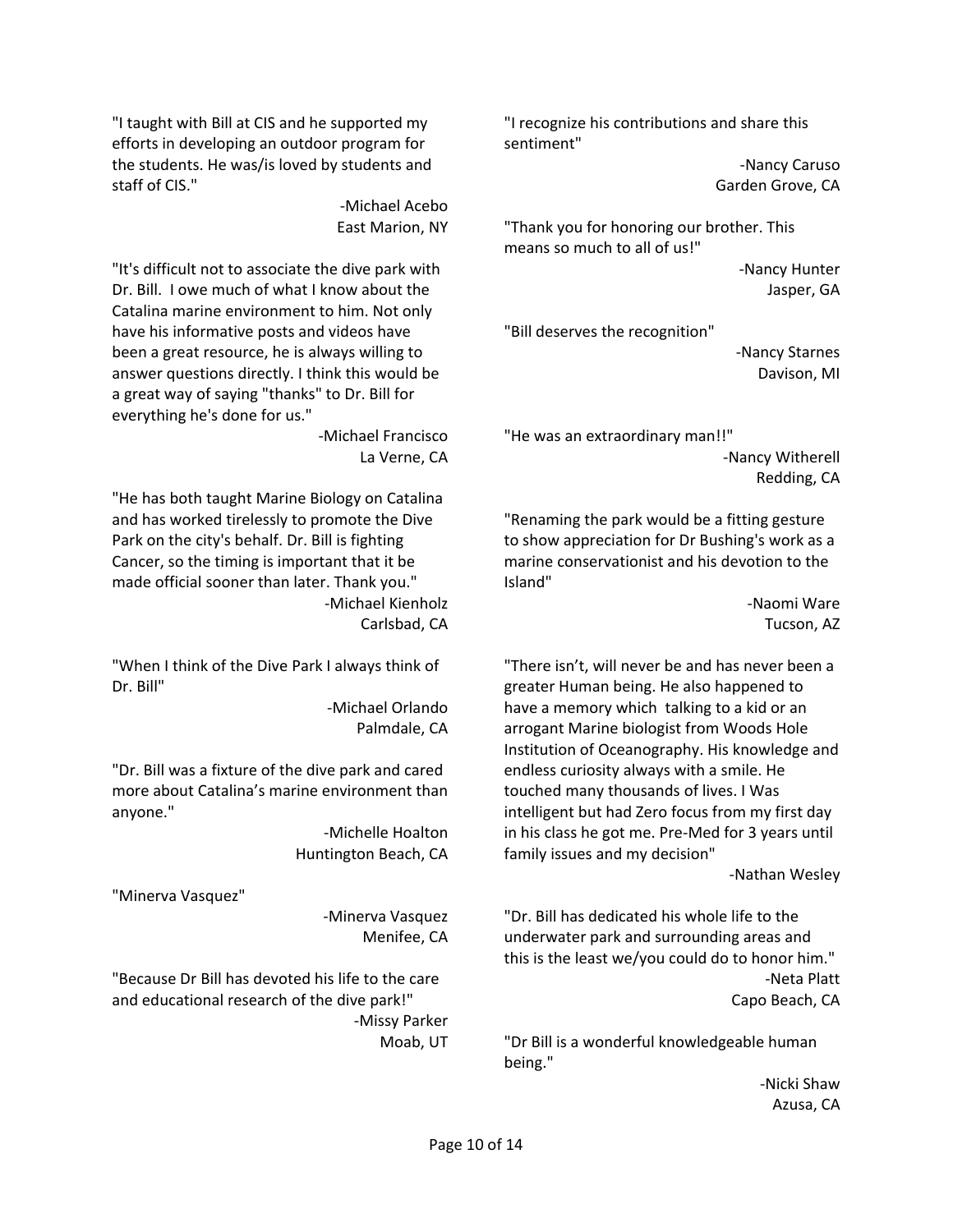"I want to honor this man who has helped the environment."

> ‐Noel Hoekstra Downers Grove, IL

"He deserves even more recognition here! He could enjoy a bit more.. soon."

> ‐Norma Carlyon Avalon, CA

"Dr. Bill was the guardian angel, interpreter and evangelist for Catalina, the Dive Park and our marine environment. Super nice. Super committed. Super knowledgeable. And a fried to all who showed interest.This would be a great way to honor his life."

> ‐Oren Noah Sebastopol, CA

"Dr. Bill has done so much for Avalon, Catalina and especially for the underwater life there. His constant educational and conservation messages have been a powerful force well beyond the island."

> ‐Oren Noah Sebastopol, CA

"A well deserved tribute to a man who is passionate about our precious aquatic environment. PLEASE SIGN AND SHARE!!!" ‐Patricia Conroy Delray Beach, FL

"Dr. Bill personified the Dive Park. Period." ‐Paul Golonski Waipahu,

"I'm signing this petition to acknowledge and give due recognition to a man that contributed so much to the Avalon dive park (casino point) and to Southern California diving."

‐Paula Rohland Lancaster, CA

"I believe this man deserves recognition for all the contributations he did for Avalon (casino point) dive park. Renaming the location will be a way to honor and remember all that he has done for park and the sport of diving in Southern California."

> ‐Paula Rohland Lancaster, CA

"Harvard class of 1969. Roommate 1965‐66." ‐Peter Keiser Johnston, RI

"Love Dr. Bill. He is an asset to the local dive community."

> ‐Phillip Rexinger Lake Elsinore, CA

"I and many others learned about the value, science and wonder of the marine biology environment at Catalina from Dr. Bushing. His sharing of bountiful knowledge has enriched the ecosystem and taught generations of people the value of protecting these waters. He is a natural treasure."

> ‐PJ doyle Vernon, BC

"It's good to honor those who given selflessly to Catalina for their entire life"

> ‐Ray McKewon Vista, CA

"Awesome idea and do it sooner than later!" ‐Richard Harp Avalon, CA

"He has done more for diving in that area than anyone."

> ‐Richard Watson Bakersfield, CA

"Dr. Bill deserves this no matter what."

‐Rick Lewis Simi Valley, CA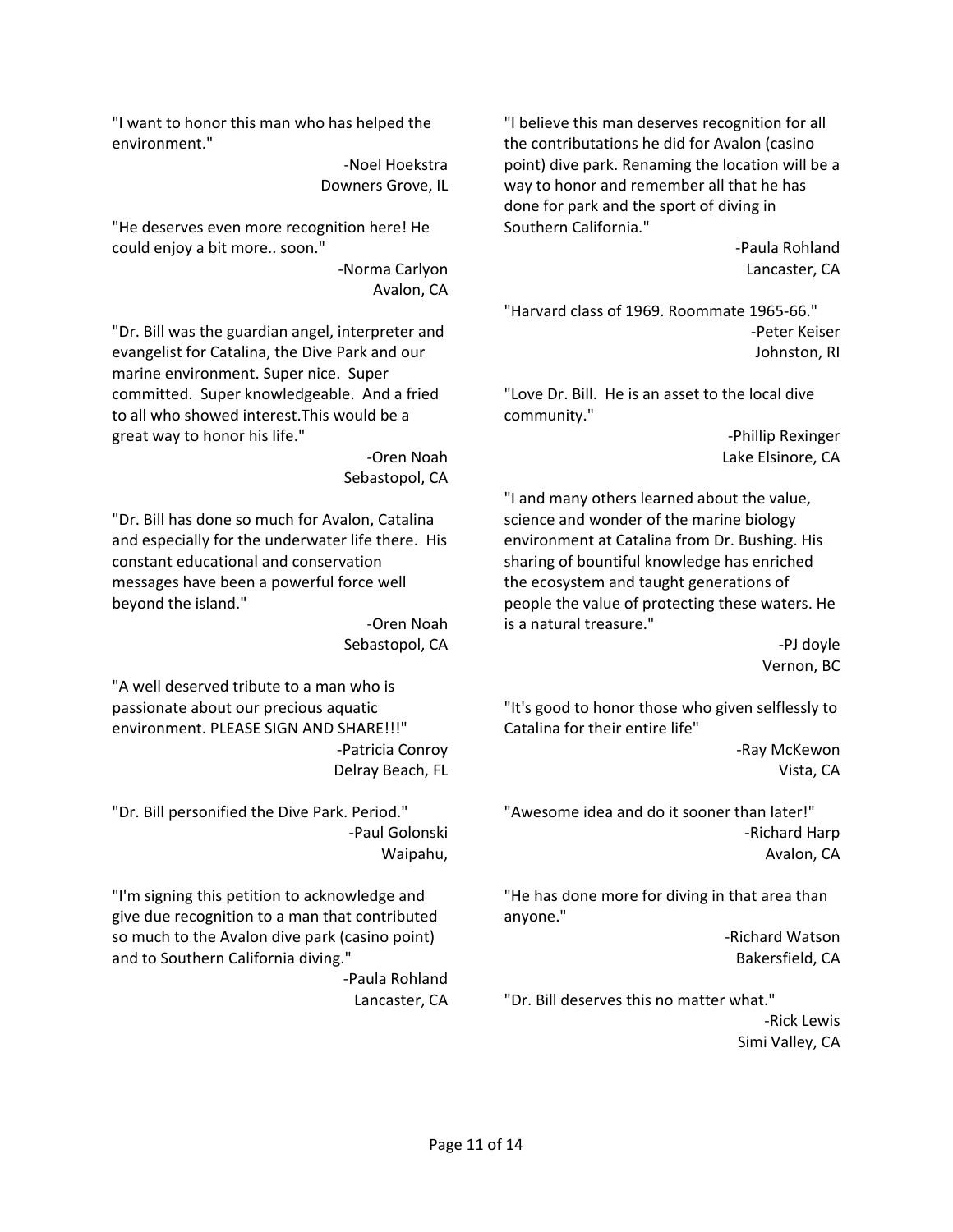"I believe the in it"

‐Rodney Mullannix Flatwoods, KY

"This is a perfect way to honor this mans legacy!"

> ‐Ronald Hoogenboom Scottsdale, AZ

"I've followed and learned a lot from Dr Bill Bushing and we have engaged in several discussions on forums related to diving. He is an ambassador for the diving community and is more than deserving to preserve his legacy into the future."

> ‐Russell Worman Everett, WA

"Bill helped me when I was getting started diving."

> ‐Sam Osteen Oak Harbor, WA

"Bill Bushing had dedicated his life to this cause and should be recognized"

> ‐Sandra Feloni Farmington Hills, MI

"This is a great way to honor Dr. Bill!" ‐Sandra Rios Tempe, AZ

"Dr Bushing has contributed to the knowledge of so many people, divers and non‐divers alike ..... he's a wonderful human being who greatly deserves this honor .... Hope you agree" ‐Sandra snyder Sun City, CA

"Applaud his commitment and dedication" ‐Sandra St John Danielson, CT

"Dr. Bill has done a lot to promote education and conservation of marine life. His work has helped tourism, as it brings in divers and tourists to the area."

> ‐Sandy Cook Jupiter, FL

"I agree"

‐Scott Nelson Long Beach, CA

"Met Dr. Bill in the late 80's for the first time, then again about seven years ago. Never hesitated then and now to stop and talk about SoCal waters to a visitor. Very deserving." ‐Scott Whitney West Jordan, UT

"His body of work in the field if diving speaks for itself. He is a lical fixture at tyhe park, aiding in the maintenance and comraderie at the park." ‐Sean Shrum Anaheim, CA

"I traveled half way around the world to have the honor of diving this site with Dr Bill. This site IS Dr Bill"

‐Sheila Bowtle

"It's Dr. Bill...of course I signed!" ‐Sherri Clarke Palm Springs, CA

"Would love to see this happen and have gotten an Avalon city councilwoman involved."

> ‐Sherri Cline Wimberley, TX

"Great work deserves great recognition!" ‐Siena McKim Bonita, CA

"I support the name change."

‐Sigrid Twomey Santa Barbara, CA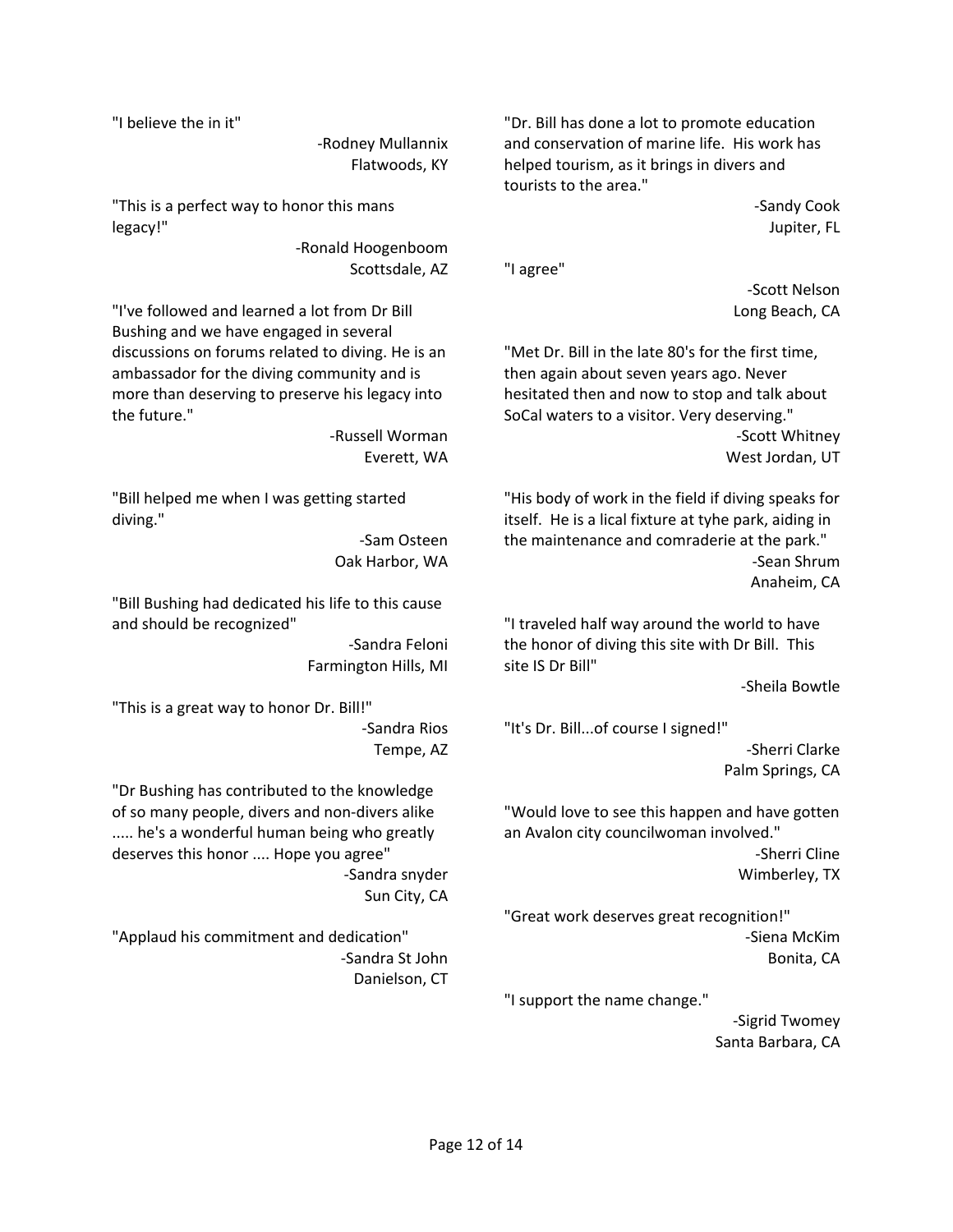"Dr. Bushing gave alotnof time and effort to preserve and protect the area and his love for the environment was important."

> ‐Stephen Cary Vado, NM

"I fully support renaming the dive park in Avalon the Dr. Bill Bushing Dive Park in honor of Dr. Bill and his many contributions to marine science."

> ‐Stephen Mendel Ventura, CA

"Bill has dedicated his life to the advancement of science, particularly in the Avalon Dive Park" ‐Steven Wilson Glendale, CA

"I would like to see Dr Bill honored" ‐Susy Horowitz Burbank, CA

"Love to read Dr Bill Bushing's blogs, respect his knowledge and feel as if I dive there because of his sharing and caring."

> ‐Suuz Martines Charlotte, NC

"In honor of the contributions made by Dr. Bill Bushing to the City of Avalon."

> ‐T Grannis MONROVIA, CA

"I hope this passes. Bill is a legend in the Catalina diving community."

> ‐T W Turney Hermosa Beach, CA

"I believe the naming of this park after Dr. Bill Bushing should be done immediately!" ‐Tatsuo Hirano Glendale, CA

"I've spent a lot of time at Avalon's dive park & know Dr. BI'll and all he has done to share the underwater world at Catalina"

> ‐Terri Schwenzer Kailua‐Kona, HI

"Hey, it's Dr Bill"

‐Thomas Harris Moreno Valley, CA

"Dr. Bill truly deserves this honor. He has dedicated countless hours of research for this dive park!"

> ‐Tiffany Chao Woodland Hills, CA

"Dr. Bill already comes to mind every time I think of Avalon, and I look for him every time I dive there, just in case! Renaming the park after him would be so fitting."

> ‐Tiffany Poon San Diego, CA

"Because it is the right thing to do. Bill spent his time and money to save this area and to educate others on the importance of conservation."

> ‐Tom Hallquist Franklin, TN

"This would be an appropriate honor." ‐Tony Brazzale West Palm Beach, FL

"It is fitting"

‐Tracey Anonymous Ferndale, MI

"He's a great man"

‐Travis Gober hanford, CA

"Dr Bill has done so much for divers and. Education about the underwater world."

> ‐Trish Pedroza Lancaster, CA

"A perfect gesture"

‐Tyler Stalter San Diego, CA